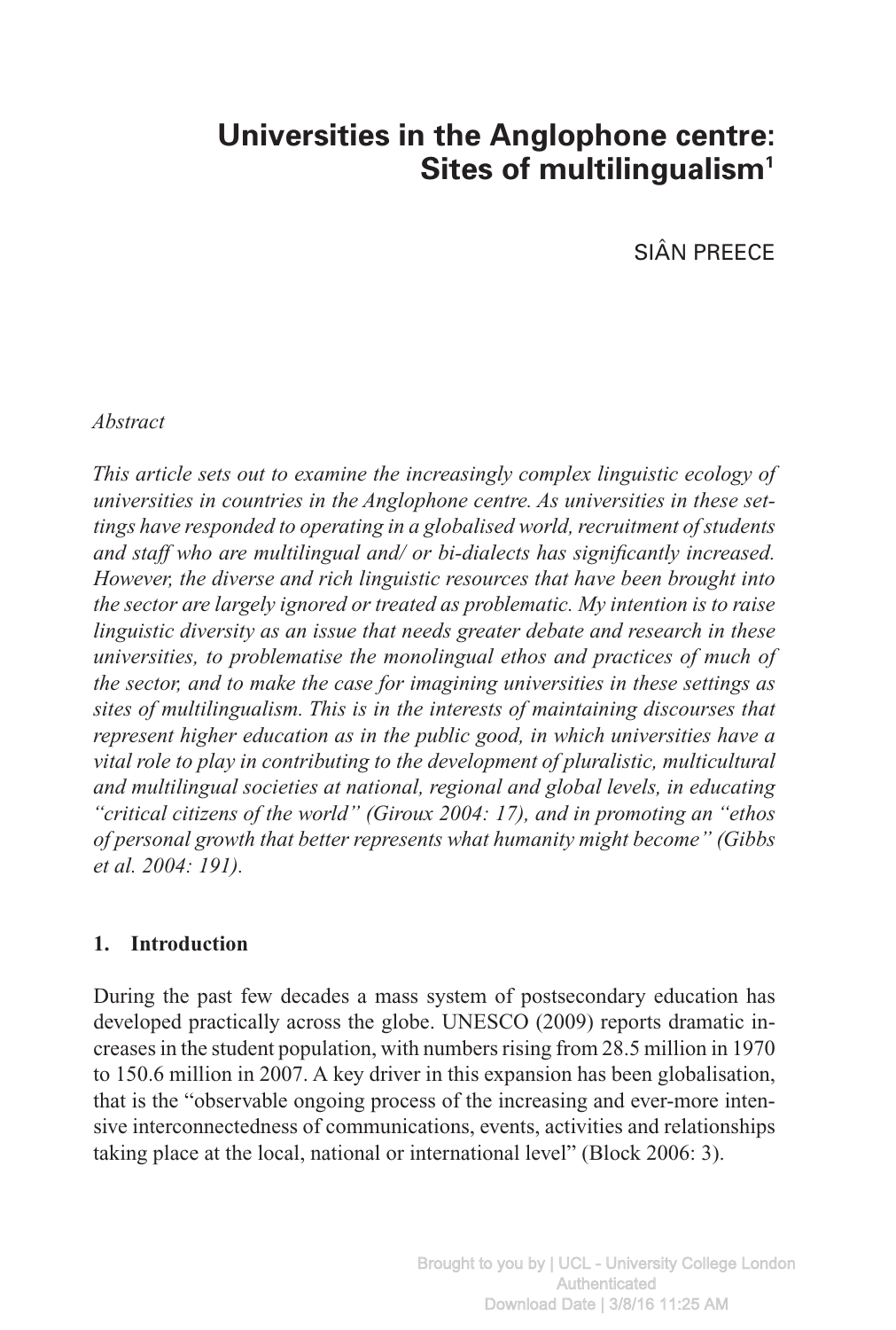Altbach et al (2009: ii) observe the interconnectedness of globalisation in relation to higher education, commenting on how the sector is being shaped by the increasing integration of national economies, information technology and knowledge networks together with the spread of English and "other forces beyond the control of academic institutions". In universities in Anglophone centre settings, this interconnectedness is also shaping the *language* or *linguistic ecolog*y, which I use in this paper to refer to the cohabitation of an array of languages and dialects in the institution, by fostering the conditions for the growth in recruitment of staff and students from culturally diverse populations around the globe.This is particularly the case in countries that have traditionally been regarded as forming theAnglophone *centre*, here taken to be the English-dominant nations of the United States, the United Kingdom, Anglophone Canada, Australia and New Zealand. As universities in these countries have expanded, their linguistic ecology has evolved to include the linguistic repertoires of both socalled *native speakers* of English and bi- and multilingual users of English. The linguistic ecology spans a heterogeneous staff-student population from a range of linguistic minority communities in the Anglophone centre as well as a multitude of English-knowing bi- and multilinguals from around the globe who have been attracted to study and work in Anglophone centre institutions. The linguistic repertoires of this population reflect diverse social, cultural and educational traditions and, in many cases, the "superdiversity" (Vertovec 2006) of urbanised communities around the globe.

However, universities in the Anglophone centre appear to have taken a largely myopic stance to these developments. There is often a mismatch between the monolingual ethos and ideology of institutions and the linguistic diversity of their staff and students. As Kaplan and Baldauf (2009: 43) point out, the attention of educational institutions is commonly "riveted on the national/ official language and perhaps, one or two larger minority languages in the polity". In the case of Anglophone institutions, this riveting of attention has meant a fixation on English and a *monoglot ideology* (Silverstein 1996), in that universities make efforts to preserve the use of standardised varieties of Anglo-American English and use these prestigious varieties along with disciplinary literacy practices as a "critical tool" (Blommaert 2010: 173) for positioning students and staff as "" in' or 'outside' normalcy" (ibid: 165). This has contributed to the linguistic repertoires of bi- and multilingual students being problematised (Ruiz 1984), rather than being treated as *multilingual capital* (Eversley et al. 2010), and solutions being sought for fixing what are deemed to be language deficiencies. This problem-solution stance adopts an atomistic approach to linguistic diversity, in which the language and literacy practices of the academic community are compartmentalised and taught discretely, separated both from the subject of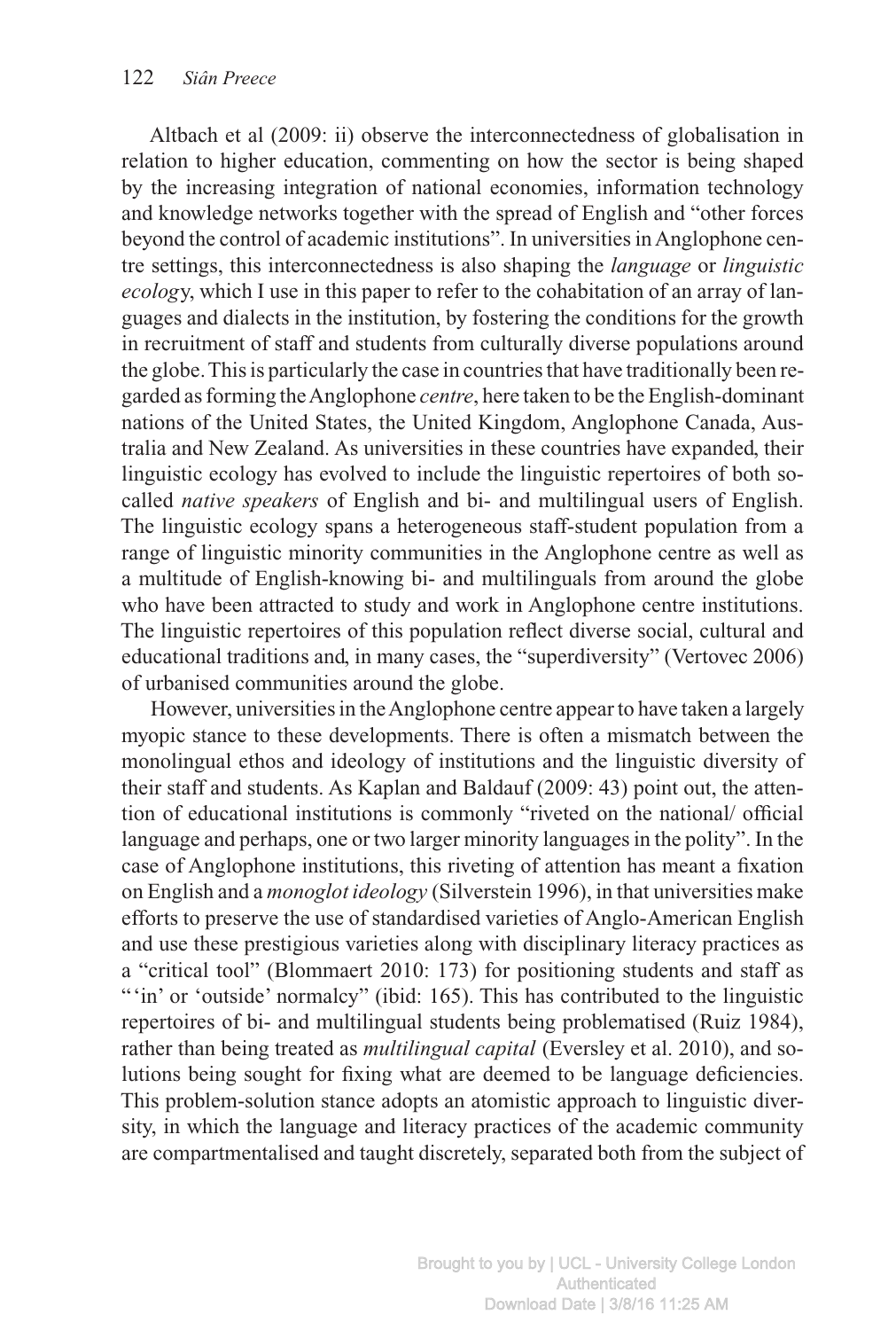study and from the linguistic repertoires of bi- and multilingual students and staff.

Research into language and identity in higher education in Anglophone centre countries illustrates that this problematising approach to linguistic diversity often results in bi- and multilingual students being positioned as in need of language remediation and being required to take programmes of English language and academic writing (see e.g. Marshall 2010; Martin 2010; Preece 2009, 2010; Simpson and Cooke 2010). This research illustrates ways in which institutional *othering* of multilingual students often exacerbates feelings of stigmatisation and encourages an oversimplified view of how to address the language needs of a diverse body of students. While there is clearly a role for specialised English language teaching in universities in the Anglophone centre, studies such as the ones above suggest that provision needs to be underpinned by robust institutional policies on linguistic diversity that are sensitive to the complexities of the linguistic ecology of the institution and informed by bi- and multilingual education.

Shohamy (2006: 173) contends that "monolingualism is a myth detached from reality that must be recognized as such by educational systems". This paper aims to contribute to the debunking of this myth in higher education by examining ways in which the linguistic ecology of universities in Anglophone centre countries has become more diverse as a result of globalisation. I find the ecology metaphor generative for this discussion. According to Mühlhäusler and Fill (2001: 3), ecological approaches are concerned with examining "the diversity of inhabitants of an ecology" and finding ways of sustaining this diversity. In this paper, I am concerned with making linguistic diversity visible in Anglophone centre universities and also with increasing its status. Creese and Martin (2003: 1) also observe that ecological perspectives require an "exploration of the relationship of languages to each other and to the society in which these languages exist [including] the geographical, socio-economic and cultural conditions in which the speakers of a given language exist, as well as the wider linguistic environment". Here then, I am concerned with taking a more holistic approach to linguistic diversity than is usually the case in the sector, and treating it as a resource to be maintained and utilised, rather than a problem to be eradicated.

I start by outlining how the global higher education stage has not only facilitated the spread of English in the higher education sector, but also created the conditions for the diversification of the linguistic ecology in universities in the Anglophone centre. Using the UK as an example, I then look at the linguistic ecology at the macro level by examining how the internationalisation agenda, that is the policies and practices that universities implement in response to oper-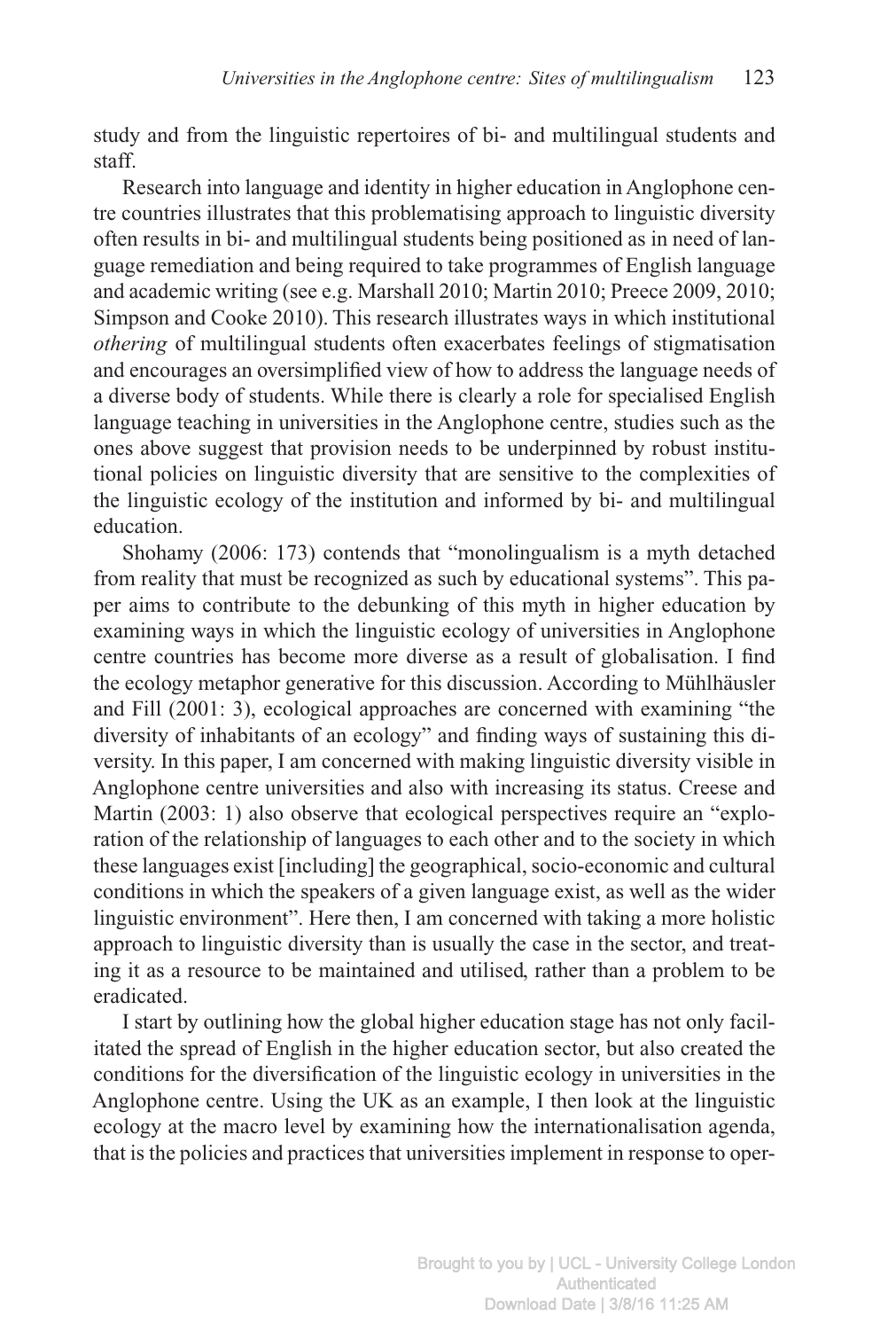ating in a global environment (Altbach et al 2009), has facilitated the increased movement of students and staff across national boundaries. Following this, I draw on data from my study of language and identity in higher education in the UK (Preece 2009) to illustrate how the access agenda, that is the policies and practices of universities to increase the recruitment and retention of students from underrepresented groups of the domestic population, has affected the linguistic ecology at the micro level of the classroom.

I approach bi- and multilingualism as socially constructed concepts that, as Blackledge and Creese (2010: 6) assert, "have different meanings across different spaces and times". There are various definitions of bi- and multilingualism that reflect different research traditions (see Kemp 2009 for an overview). In this paper, I follow Grosjean's (2010: 4) definition of bilinguals as "those who use two or more languages (or dialects) in their everyday lives" to refer to university students who routinely experience their lives in more than one language, and, in most instances, in more than one variety of English. Viewed within the context of universities in the Anglophone centre, this usually involves a prestigious variety of standardised English and a non-prestigious vernacular variety or World English.

## **2. The Global Higher Education Stage**

Altbach et al (2009) comment on the ways in which universities are now operating on a global higher education stage. Within a system of global higher education, English has become an exceptionally powerful language. Altbach et al (2009: ii) depict its spread as "unprecedented since Latin dominated the academy in medieval Europe". In a similar vein, Crystal (2004: 37) argues that English has become "the normal medium of instruction in higher education in many countries – including several where the language has no official status". Others take a much more critical stance to the spread of English in the sector. Phillipson (2009: 201) asks whether there is "now an assumption that English is the default medium of higher education, hegemonically projected as being 'normal'?". In Phillipson's view, the rise of English as the dominant language of academia is anything but *normal*. Rather it has been engineered to serve the wider social, political and economic forces of capitalism, in which universities, particularly those in the Anglophone centre, are increasingly run as corporate concerns in the global marketplace.

Altbach et al (2009) argue that globalisation has increased the tension between the strongest universities, regarded as centres of higher education due to their international reputation for research and excellence, and those on the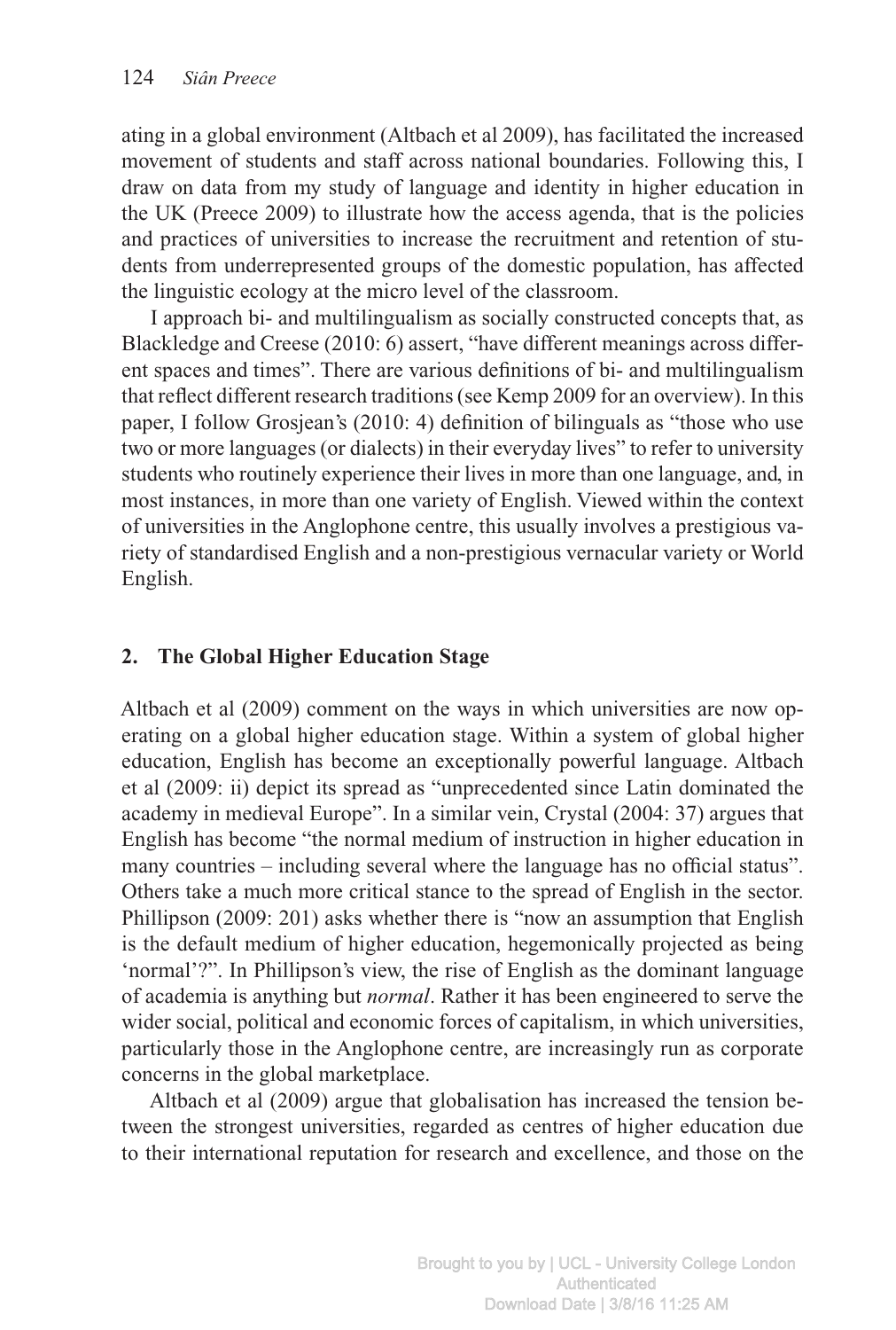periphery. Institutions regarded as centres are mainly located in the Englishdominant countries of the United States, the United Kingdom, Australia, Canada and New Zealand, and some non-Anglophone industrialised nations, such as France and Germany. According to Altbach et al, the centre-periphery binary has been exacerbated by the ways in which universities are competitively ranked on an international scale. Those institutions at the top of the international ranking generally use English for teaching and research, have significant levels of research funding and offer a wide range of programmes in different disciplines. A look at the world university rankings in 2009, for example, reveals that out of the top 200 universities in the world, 119 were located in the Anglophone centre, with 71 in the United States, 28 in the United Kingdom, 9 in Australia and 8 in Canada (Times Higher Education 2010). This system of ranking allows those universities at the top to occupy powerful positions on the global higher education stage and to exert significant influence on attitudes to language and literary practices in the sector.

At the same time as globalisation has facilitated the spread of English in higher education, it has also created the conditions for the linguistic ecology in universities in the Anglophone centre to diversify. These conditions have been fostered by the sectors' response to operating in a globalised world, in which policies have been implemented to increase both the numbers of international students and the numbers of domestic students from under-represented groups in the national population. These policies are often referred to as the internationalisation and access (widening participation) agendas respectively. As will be discussed, these agendas have impacted on the linguistic ecology in Anglophone centre universities by facilitating the increase in numbers of bi-, multilingual and/ or bi-dialectal users of English.

## 2.1. *The internationalisation agenda*

Altbach and Knight (2007) refer to the policies and practices that higher education institutions have set in place to deal with operating in a globalised world as *internationalisation* and comment on how the implementation of the internationalisation agenda is increasing the mobility of academic staff, students, higher education programmes and institutions across the borders of nation states. They argue that internationalisation is compounding existing centre-periphery inequalities between universities (see also Altbach 2004, Friedman 2005, Odin and Mancias 2004, Phillipson 2009). They point out that while internationalisation creates a "two-way street" (p. 291) between universities in different parts of the world, the process is largely regulated by Anglophone countries, and, to a smaller degree, other major industrialised nations in the EU, such as France and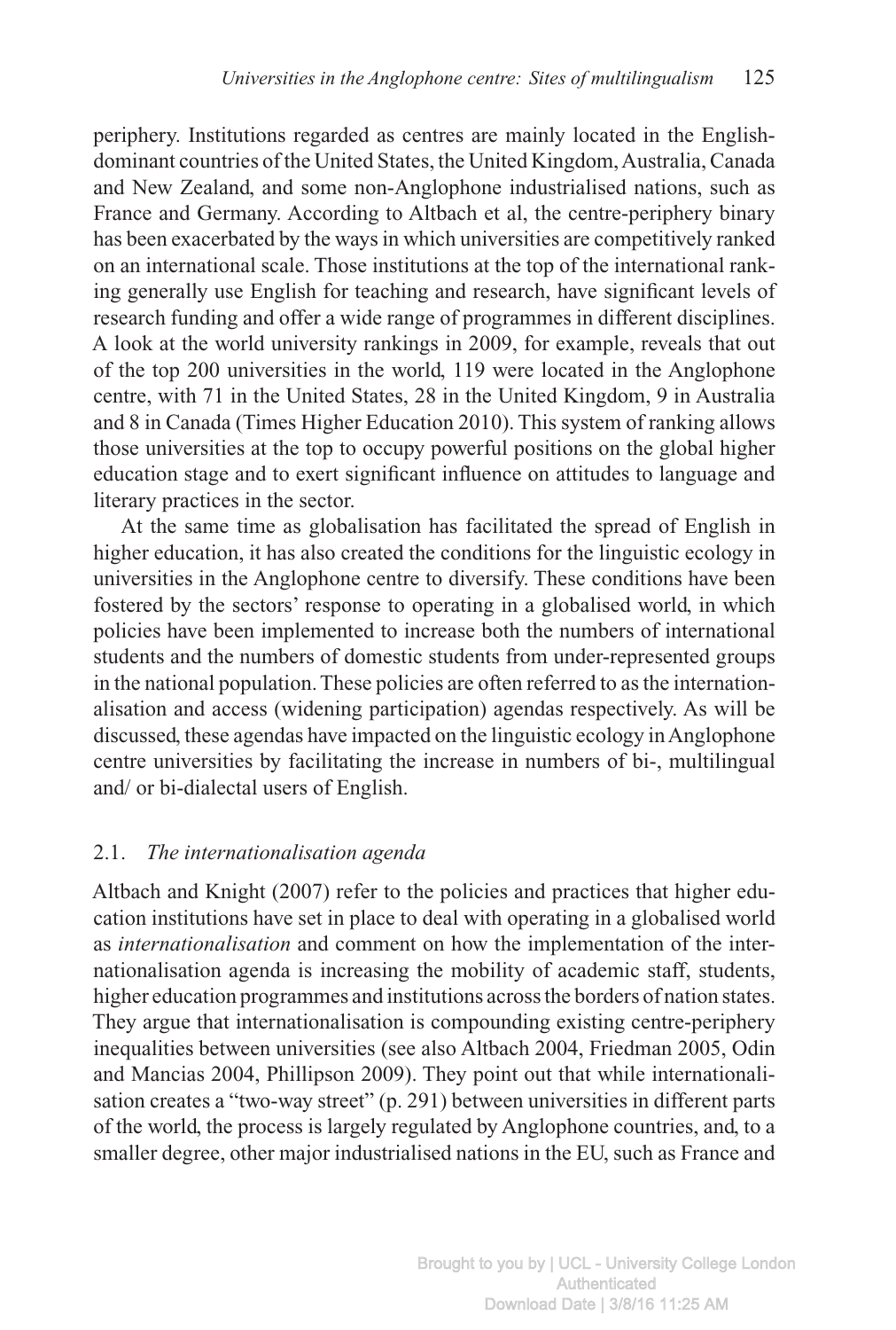Germany. One consequence is that the vast majority of the 2.5 million students who are currently studying overseas have migrated northwards, from countries in Asia, Latin America and Africa, to institutions located in the Anglophone centre; this trend is predicted to continue with the number of international students rising from 2.5 million to around 7 million by 2020 (Altbach et al 2009). Universities in the Anglophone centre largely control this process by regulating admissions to their home institutions and exporting their own programmes of study southwards (via distance learning and off-shore campuses located on the periphery). This state of affairs seems set to continue given the financial rewards for universities and the current crisis in public funding.

The growth in student mobility has impacted on the linguistic ecology in many universities in the Anglophone centre. Taking the UK as an example, in 2008/9, the number of non-UK students in UK higher education institutions rose by 8.2 per cent from 341,790 to 369,970. Non-UK students represented just over 15 per cent of the total student population and this proportion is expected to rise. Nearly 250,000 students came from countries outside the EU, while just over 100,000 were from EU countries other than the UK (Higher Education Statistics Agency 2010).

Table 1 illustrates the region of domicile for non-UK students in UK universities and demonstrates that there have been increases in student numbers in UK universities from all regions of the world, with the exception of South America and unknown EU countries. Drawing on Kachru's (1992; 1985) model of World Englishes, many of these students are from the Outer and Expanding Circles. For example, in 2008–9 Indian students formed the largest cohort in UK universities

| <b>Region of domicile</b>    | 2007/8  | 2008/9  | $%$ change |
|------------------------------|---------|---------|------------|
| Other European Union         | 112,150 | 117,660 | $+4.9\%$   |
| Other Europe                 | 12,070  | 13,745  | $+13.9%$   |
| Africa                       | 32,295  | 35,180  | $+8.9\%$   |
| Asia                         | 137,485 | 150,755 | $+9.6\%$   |
| Australasia                  | 2,285   | 2,310   | $+1\%$     |
| Middle East                  | 16,690  | 19,325  | $+15.8\%$  |
| North America                | 22,810  | 24,610  | $+7.9\%$   |
| South America                | 4160    | 3590    | $-13.7%$   |
| Non-European Union unknown   | 1845    | 1800    | $-2.4\%$   |
| <b>Total non-UK domicile</b> | 341,790 | 369,970 | $+8.2\%$   |

Table 1. *Region of domicile of non-UK domicile students 2007/8 and 2008/09 in UK Higher Education Institutions (Higher Education Statistics Agency 2010)*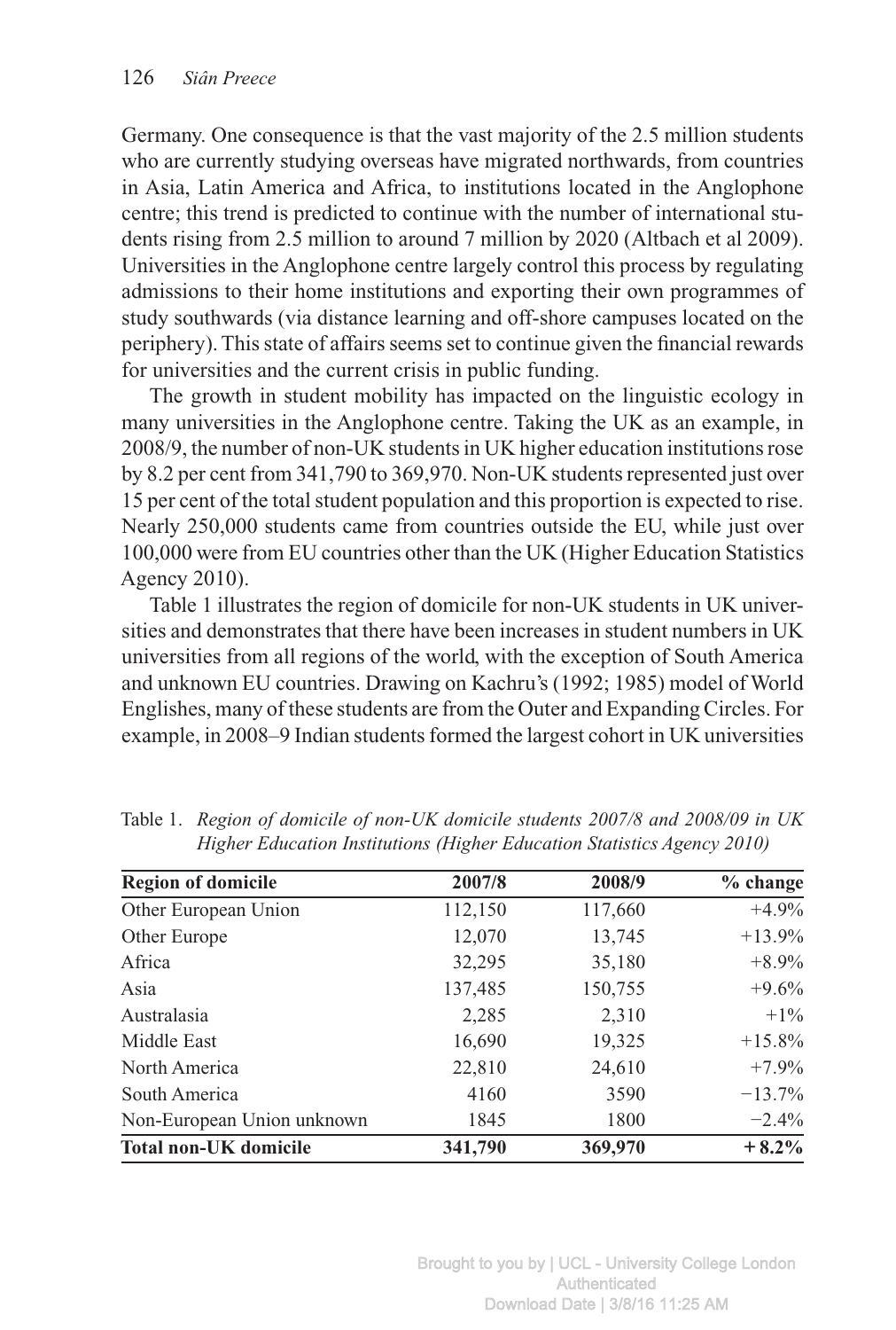from an Outer Circle country, with 34,065 students<sup>2</sup>, whereas Chinese students formed the largest contingent of students from a country in the Expanding Circle with 47,035 students<sup>3</sup> (Higher Education Statistics Agency 2010).

Students from the Outer Circle in UK universities primarily come from postcolonial settings in which English is generally regarded as a second and/ or official language and is used in a variety of domains. It is highly likely that many will have received some or all of their compulsory education in English-medium schooling. In these settings, indigenous varieties of English have evolved that have *de-Anglicised* Standard British English by incorporating localised or nativised grammatical, phonological, lexical/ idiomatic and discourse features of their own (Jenkins 2003; Platt et al. 1984). On the other hand, students from countries in the Expanding Circle come from settings in which English is more likely to be perceived of as a foreign language that more exactly conforms to the norms for standardised varieties of Anglo-American English. The use of English in this Circle is often portrayed as restricted to international, rather than intranational, domains.

Given the global spread of English, however, it is questionable whether the differentiation between the roles of English in the Outer and Expanding Circle countries is still fully viable. Over a decade ago, Crystal (1997: 56) commented that the distinction between English as a second and foreign language had 'less contemporary relevance' than previously and that English was in greater use in some places in the Expanding Circle than in some of its traditional bases in the Outer Circle. This point has been widely taken up and there have been a range of studies into the nativisation of English in countries in the Expanding Circle (see e.g. Berns 2005; Bolton 2002; Lowenberg 2002; Rista-Dema 2008; Seargeant 2005; Velez-Rendon 2003). Lowenberg (2002) also points out that students from countries in the Expanding Circle are increasingly studying English in Outer Circle settings where they are learning the norms of Outer Circle standardised varieties of English. He observes how these Outer Circle norms are influencing the development of nativised varieties of English in the Expanding Circle. The debate on World Englishes suggests that students from various countries in the Outer and Expanding Circles may well be bringing a diversity of English dialects into universities in the Anglophone centre as part of their bi- and multilingual linguistic repertoires. As shall be discussed, however, localised varieties of English rarely receive a warm welcome in universities in Anglophone centre settings.

A similar picture of linguistic diversity emerges from the other EU students (i.e. non-UK) within UK institutions. Many of these students can also be regarded as bi- or multilingual users of English. Many come from European countries with two or more official languages either at the state or regional level.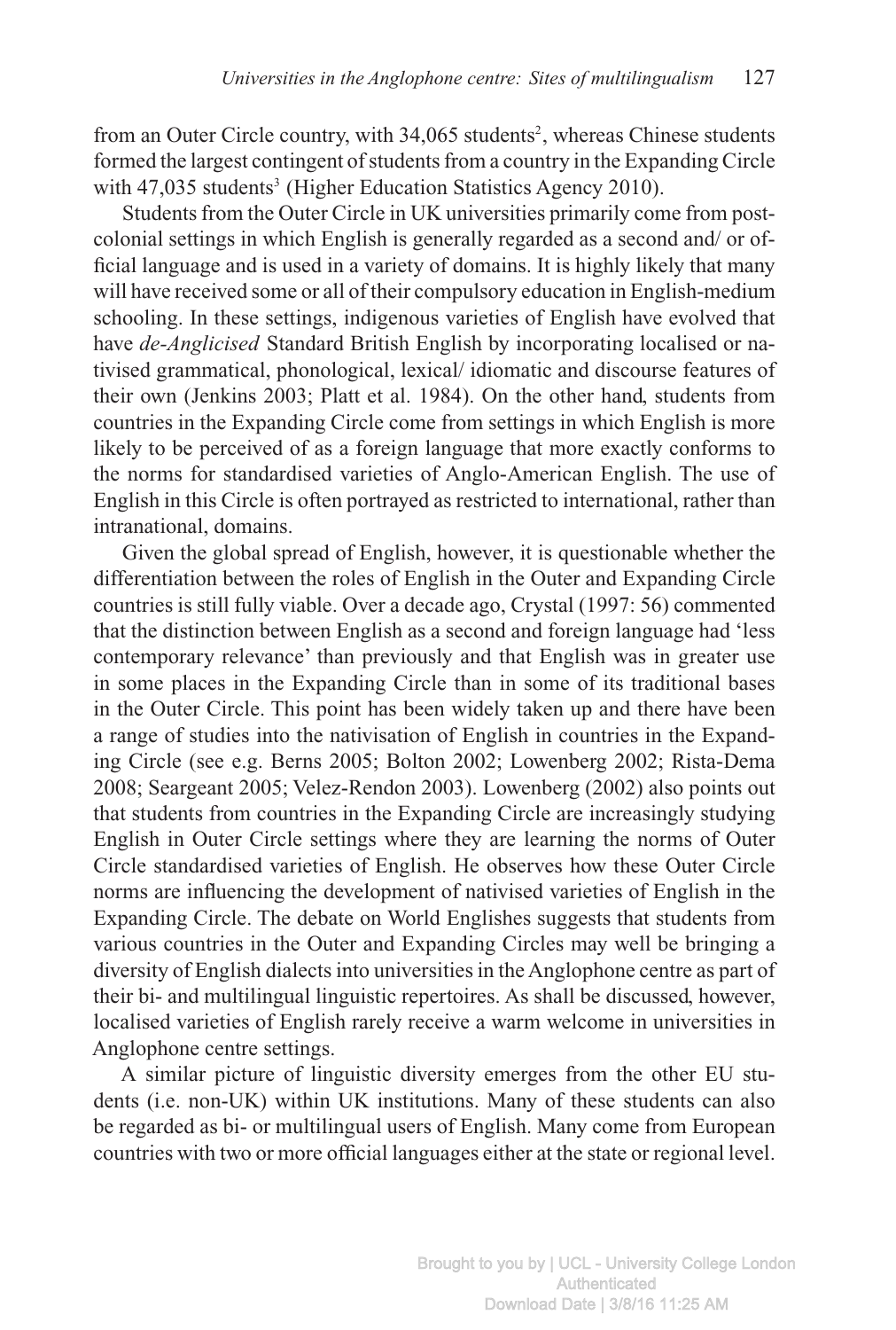Similarly to the literature on the Expanding Circle, there is a body of literature documenting the spread of English in member states of the European Union outside the UK and Ireland (see e.g. Berns 1995; Berns 2005; Lowenberg 2002). This literature illustrates how different national and regional varieties of European English are evolving. This suggests that the cohort of European students in UK universities are bringing diverse linguistic repertoires into the sector that include European varieties of English, the 22 official languages of the EU other than English, the indigenous regional and minority European languages and the heritage languages of immigrant communities in Europe.

Finally, it is questionable whether international students in UK universities who are from other Anglophone centre countries are monolingual native speakers of English. Philippson (2009: 202) warns against the "discourse of historical amnesia" that hides the multilingualism and diversity of English-dominant countries, such as the UK and the USA. Given the high levels of cultural and ethnic diversity in settings in the Anglophone centre, it is perfectly possible that a sizeable proportion of students migrating between Anglophone nations are also bi- or multilinguals.

So far, I have discussed how the linguistic ecology in universities in the Anglophone centre has been affected by the increasing recruitment of international students (and EU students in the case of the UK) who are bi- or multilingual users of English. This has been driven by internationalisation policies that are encouraging cross border movement of students, largely from *periphery* to *centre* institutions, the majority of which are located in the Anglophone centre. In the following section, I look at the access agenda and discuss how this is affecting the linguistic ecology at the micro level of the classroom.

## 2.2. *The access agenda*

Allen et al (2005) comment on the attempts that governments in OECD countries have made over the last few decades to improve access to higher education for non-traditional students, that is individuals from underrepresented groups in the domestic population. In the Anglophone centre this agenda has contributed to significant increases in the numbers of domestic students who are multilingual and/ or bi-dialectal users of English of some sort. This body of students is composed of the first, second, third and subsequent generations of minority ethnic groups, the African American and Latino communities in the United States and, to a much more limited degree, the indigenous peoples of Australia, the United States, Canada and New Zealand. These students span a range of different socioeconomic backgrounds, from working class families to those from more socially elite and affluent professional backgrounds.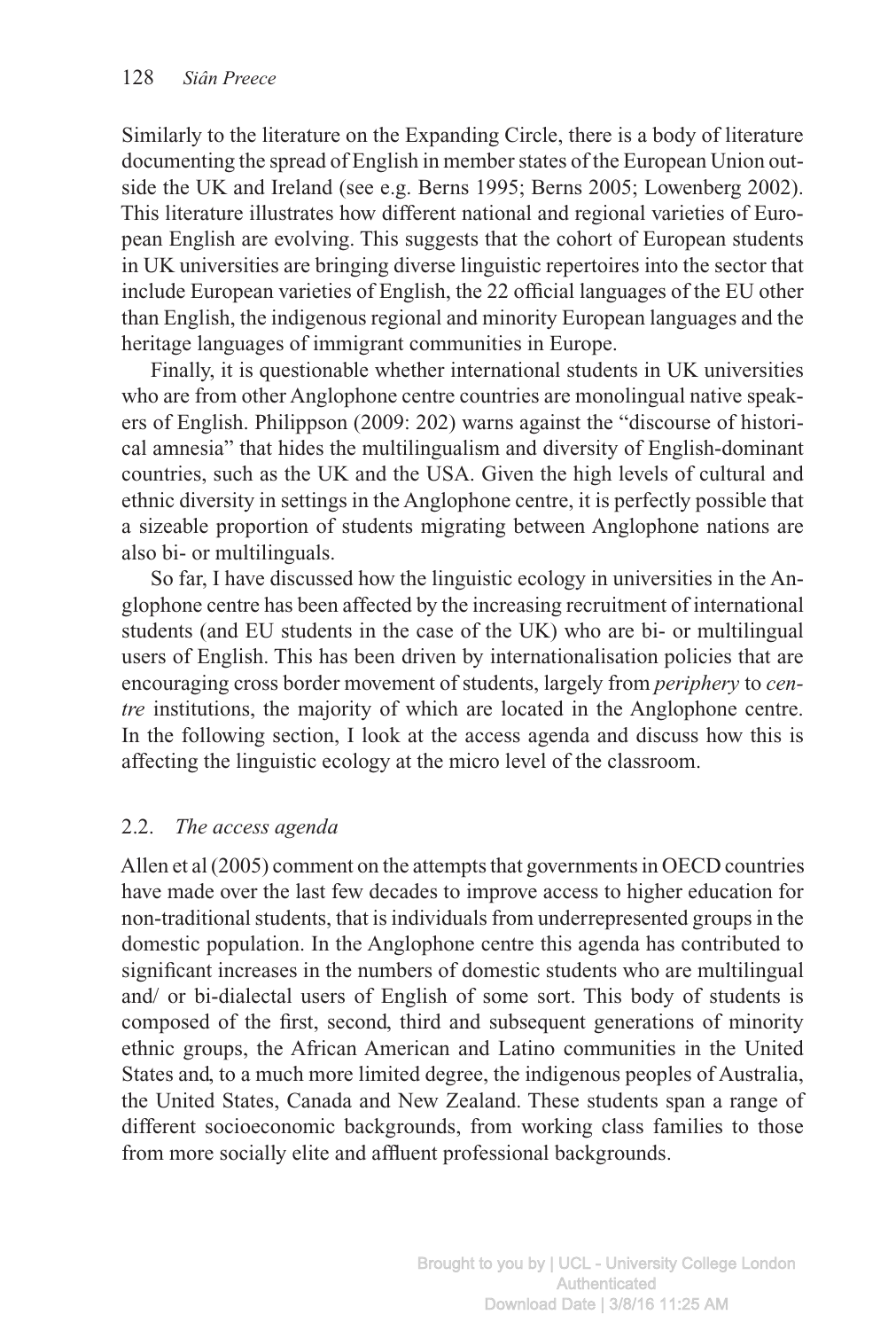While the access agenda has its roots in social justice, globalisation has reframed the debate on access to higher education in neoliberal economic discourses. In this scenario, access to higher education is framed in terms of meeting the needs of industries in the global marketplace by providing a highly educated and skilled workforce. Allen et al (2005: 2) comment that, "[h]igh-modernity or late- or post-modernity means that the industrial heartlands of countries such as the UK and USA have been devastated and, in order to compete in an increasingly tough global market, knowledge and professional skill development are important to the future of our societies". In the UK, this "economizing of universities" (McLean 2006: 45) can be seen by placing universities in the Department for Business, Innovation and Skills (BIS). This Department is composed of ten management groups,<sup>4</sup> which not only compete for funding but have the collective mission to "[build] a dynamic and competitive UK economy by: creating the conditions for business success; promoting innovation, enterprise and science; and giving everyone the skills and opportunities to succeed. To achieve this it will foster world-class universities and promote an open global economy" (Department for Business Innovation and Skills 2010).

Universities are expected to "[create] a highly-skilled workforce" that is capable of establishing an "enterprise culture where everyone with talent is inspired to turn ideas into successful enterprises" in the free market (ibid). Within the UK, the drive towards skilling the workforce has impacted on the linguistic ecology in universities by encouraging a rise in the numbers of students from non-traditional backgrounds, many of whom are from working class linguistic minority communities. To examine how this is affecting the linguistic ecology at the micro level of the classroom, in the following section I turn to data from my study of language and identity in higher education (Preece 2009).

#### **3. Multilingual classrooms**

I conducted my study with 93 first-year undergraduate students from a range of linguistic minority groups while they were taking an academic writing programme at a post-1992 university in London. This programme, on which I was a lecturer, had been established to improve the retention of students from widening participation backgrounds. In this case, the majority came from backgrounds that have traditionally been categorised as working class on the basis of occupation. There was also very little history of higher education among the students' parents and elders. Students were enrolled on the programme based on the results of an academic literacy test taken during induction. Most were required to attend the programme rather than opting into it as a free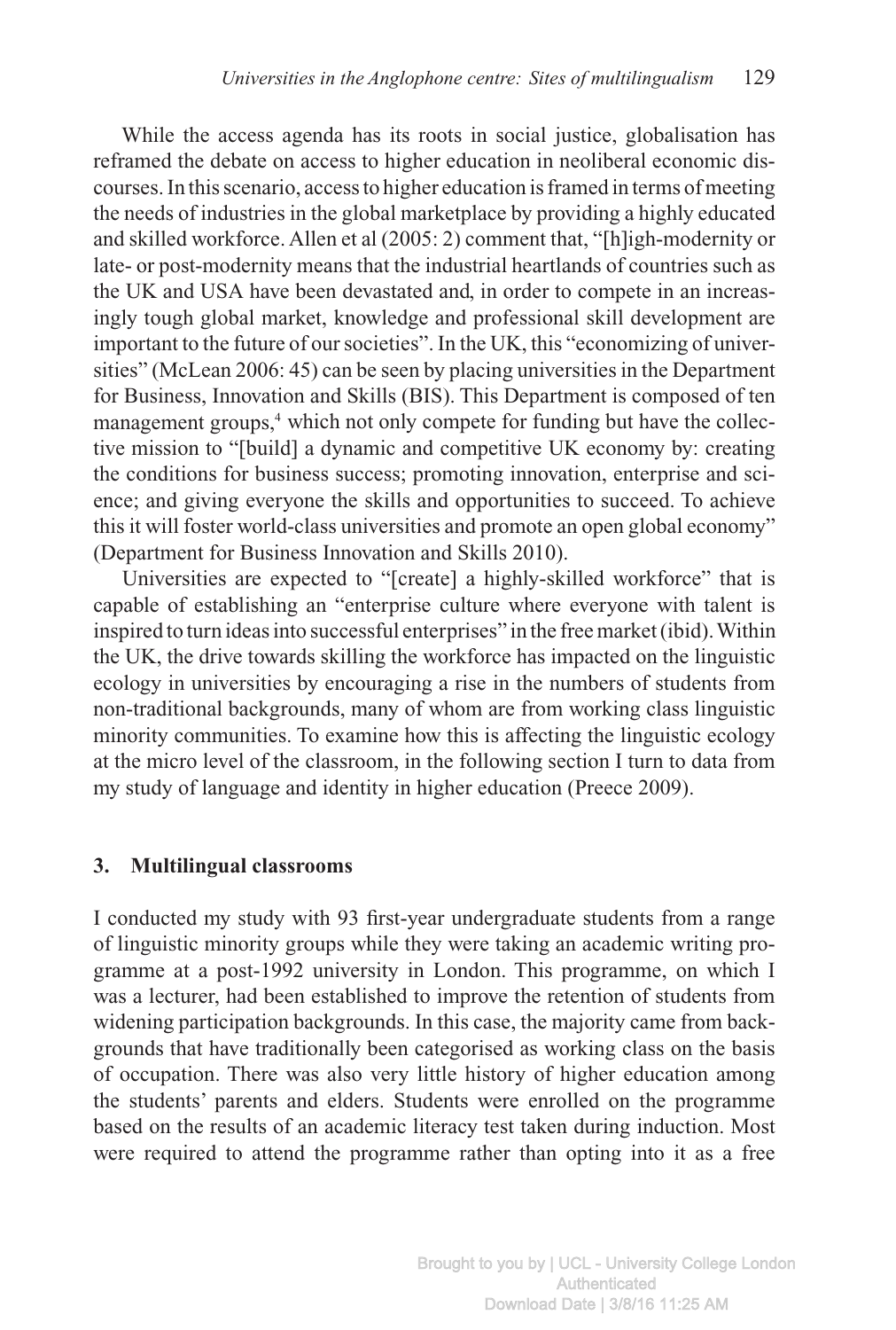choice. The data were gathered over a period of two years and consist of audiorecordings of group work interaction in the classroom and interviews of key participants, field notes from classroom observations and reflections on classroom events, an open-ended questionnaire and information from the student record system.

The linguistic repertoires of the participants in the study included English along with a variety of Creoles and heritage languages in use among members of the Caribbean, South Asian and African communities in London. Some participants were migrants who had been born and educated in Outer Circle settings and had arrived in the UK as young adults. A few came from countries in the Expanding Circle where they had studied English as a foreign language at school. These participants had been in Britain for a short period of time, had come with the intention of studying, following which they were likely to return to their home country. However, most were the children of settled minority ethnic communities in the UK, many of South Asian heritage. Generally these participants had received all or the majority of their compulsory schooling in the British state system and were aged 18–21.

While the institution did not acknowledge the participants' diverse linguistic repertoires in any formal or systematic manner, the participants drew attention to these when given opportunities to do so during the research. An example of this comes in the following extract that was audio-recorded in the classroom, in which four participants, Kavi (aged 21), Sita (aged 19), Tano (aged 23) and Hibba (aged 22) are discussing what languages they use at home and with their friends.

 $K = Kavi$ ,  $S = Sita$ ,  $T = Tano$ ,  $H = Hibba<sup>5</sup>$ 

- 1. K: I spe- I can speak Tamil/ sort of
- 2. S: yeah right <laughs>
- 3. K: can you speak any language? I can speak Tamil
- 4. T: wha- what language is that?
- 5. K: that's a Sri Lankan language
- 6. T: obviously yeah/ I can speak my Ghanaian [language so yeah
- 7. K: [Ghanaian language/
	- he can speak THREE langua[ges

8. H: [I speak FOUR languages]

- 9. K: [FOUR languages
- 10. T: [oh::: <ironic tone>
- 11. H: [Arabic er Urdu/ Hindi
- 12. K: right
- 13. H: and Punjabi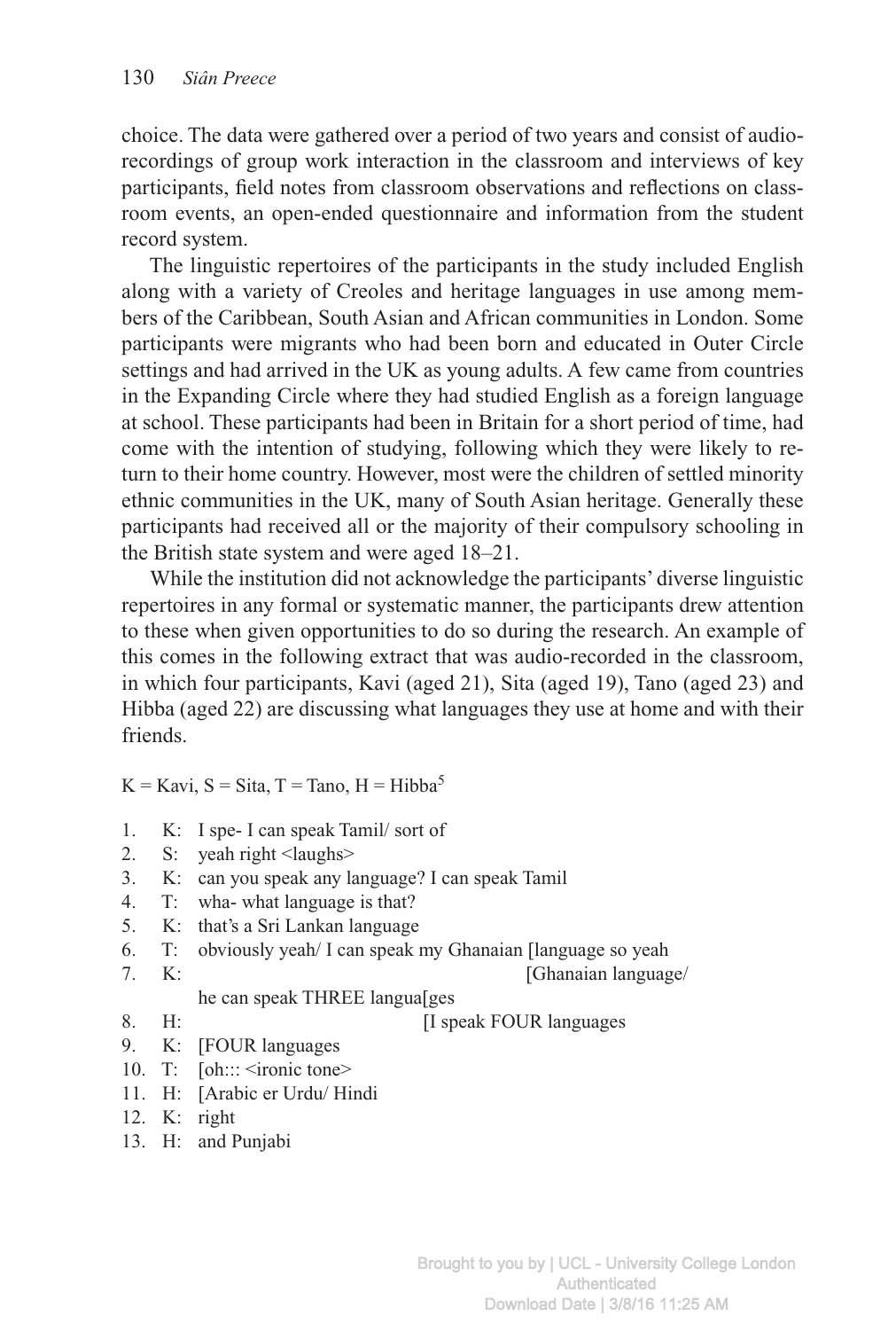- 14. K: can you write/ can you/ can you write them?
- 15. H: yeah
- 16. K: yeah you're writing them all?
- 17. H: yeah
- 18. K: I can WRITE in Tamil but not fully fluent
- 19. S: I'm fluent in that [I can/ I can
- 20. H: [you can read?
- 21. K: yeah I can read
- 22. S: I'm [fluent in that
- 23. T: [proper proper reading?
- 24. H: like if I gave you a newspaper would you read it from cover to cover?
- 25. K: yeah/ I can read some articles (xxx) NOT how I read English (classroom data)

The interaction takes on the tone of a sociable sparring contest in which the participants compete with each other for who speaks the most languages and who is the most multiliterate. The interaction opens with Kavi presenting himself as aTamil speaker, although he mitigates this with the comment 'sort of '(turn 1). Sita's utterance and laughter (turn 2) have a teasing quality. Her ability to tease Kavi about his level of expertise in Tamil comes from their shared heritage as part of the Tamil diaspora in London. Both of their families had sought asylum in the UK as a result of the civil war in Sri Lanka with Kavi arriving in the UK at the age of 11 and Sita being British born.

A series of exchanges then follow between Tano and Kavi (turns 3–7) in which Tano, a mature Ghanaian student who had been the UK for two years at this point, establishes Kavi's heritage culture and represents himself as speaking "my Ghanaian language". His decision not to name the languages in his linguistic repertoire may have been motivated by his perception of his interlocutors' knowledge of Ghana and its linguistic complexities. Nonetheless, Kavi has ascertained something of the linguistic diversity that Tano brings to their group as he announces that Tano speaks three languages (turn 7). The raised volume of 'three' and the tone of this utterance suggest that Tano's multilingualism is to be admired. At this point, Hibba, a British Asian, interrupts (turn 8) in what appears to be a competitive move, to position herself as speaking more languages than Tano, which she then goes on to list (turns 11, 13). The tone of Tano's 'oh' (turn 10) sounds ironic and similarly to Sita's utterance (turn 2) may have been an attempt at playfulness.

This is followed by a series of exchanges (turns 14–25) in which levels of literacy are compared. The interaction is largely controlled by Kavi and Hibba as they weigh up which of them has the greatest level of expertise in their heritage languages. While Hibba claims to be literate in four languages, Kavi concedes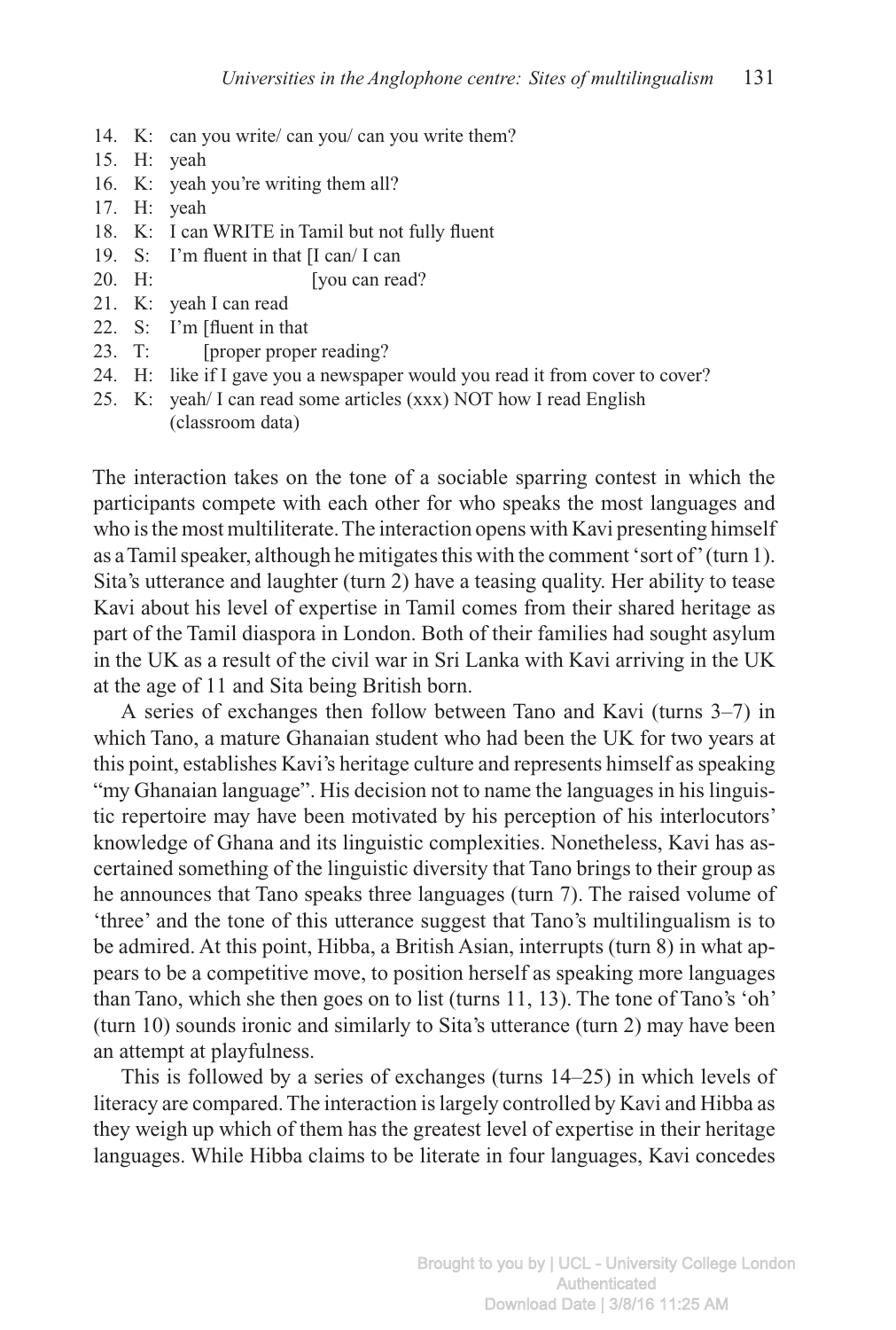that he has a greater command of reading in English than in Tamil. While it seems likely that Hibba's greatest expertise is also in English, her claim to have mastery of four languages may have been a strategy for jockeying for position among her peers. Within this group, this appears to have been successful, as her claims went on to earn her the admiration of the group. Throughout the interaction, the participants adopt a multilingual positioning. Their shared experiences as multilinguals appears to facilitate group sociability and construct linguistic diversity as a natural part of daily life.

The portrayal of linguistic diversity as a normal part of everyday life was evident throughout the data. However, a variety of positions were adopted towards this diversity that illustrate the participants' affiliation towards the languages and dialects in their linguistic repertoires within the setting of the academic writing programme and the institution more widely. These positions were fluid, with participants sometimes adopting seemingly contradictory positions. I have discussed elsewhere (Preece 2010) how these positions can be expressed along a continuum of *weaker affiliation to heritage languages/stronger affiliation to English* and *weaker affiliation to English/stronger affiliation to heritage languages*. In this paper, I will focus on a number of positions that the students adopted in relation to their linguistic repertoires that appear helpful for considering the needs and identities of heterogeneous groups of multilingual students in universities in the Anglophone centre. These positions are *English as L2*, *separate bilingualism, flexible bilingualism,* separate *bi-dialectalism* and *flexible bi-dialectalism*.

## 3.1. *English as L2*

A key position for several of the participants was English as L2, which can be placed towards the *weaker affiliation to English/ stronger affiliation to heritage languages* end of the continuum. As might be expected, migrants commonly adopted this position, particularly if they had arrived in the UK in their late teens and early adulthood. Akinwole illustrates this well. After growing up in Nigeria, where he attended English-medium schools, he migrated to the UK at the age of 19 to join his mother. On arrival, he spent five years working and studying, before he was able to progress into university. In interactions about his linguistic repertoire, Akinwole displayed strong affiliations to Yoruba, depicting this as his 'local language', and much weaker affiliations to English. As Eversley et al (2010) list Yoruba as one of the top-ten languages in London, it is possible that *local* is a reference to Akinwole's everyday life in areas of London populated by the Yoruba community rather than a reference to his life *back home* in Nigeria. Akinwole expressed the view that: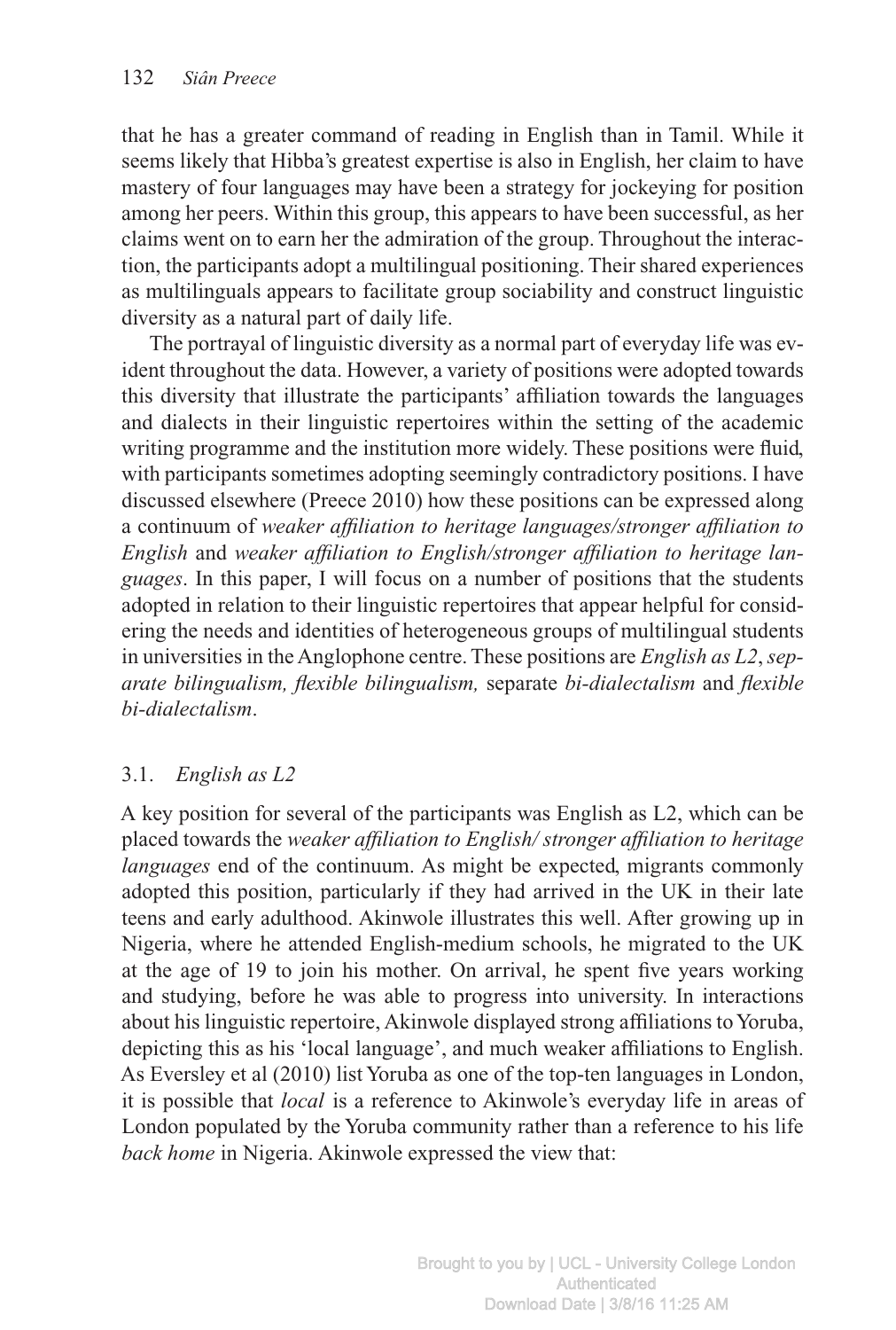I never feel comfortable speaking in English with my family and friends because I always feel that I am in a formal setting and environment (Akinwole, questionnaire).

Akinwole presents himself as ambivalent to using English at home and with hisYoruba-speaking friends. His association of English with formality suggests that he primarily associates it with institutional settings, perhaps learned during his schooling in Nigeria.

A similar picture emerges from students who can be classified as 1.5 generation. These students migrated to the UK part way through their compulsory schooling and as Marshall (2010: 43) contends, they often inhabit 'liminal spaces, living in two worlds, somewhere between first- and second-generation immigrant'. One student who exemplifies this is Geet. Geet (aged 19) spent his early childhood in Kenya, using Gujarati at home and English and Swahili at school. When he was eight, his family sought asylum in the UK and Geet made the transition from Kenyan schooling into the British education system. After arriving in the UK, Geet also attended a Gujarati complementary school to maintain and improve his oral and written literacy. On comparing Gujarati and English, he claims that:

I have noticed ... when I am ... with my friends, say at work, ... if they speak Gujarati then I will speak Gujarati as well. When I am talking [in] that, I'm more calm and I'm actually more easy going ... When I speak with people just with English, I sometimes stutter . . . I might not . . . really have the words to say, they are difficult (Geet, Interview 1).

Despite living in the UK from a young age, Geet positions English as his L2. He presents himself as having difficulties with expressing himself in English and claims that spoken interaction that has to be conducted in English only remains as a source of anxiety. Geet goes on to claim that his main motivation for speaking English is to improve his proficiency:

I have Gujarati friends [at university] but they don't usually speak Gujarati that much so ... I'm always speaking English ... so I can improve my English ... I mean . . . if I always speak to people [in] English, I'm able to improve my English. But at home ... I have my Gujarati mother tongue language (Geet, Interview 1).

Classroom observations indicated that Geet was often marginalised during group work, particularly when interaction involved witty repartee. As Geet found it almost impossible to participate in the peer group banter of his British-born peers, his silence became the subject for jokes at his expense. As I have discussed (Preece 2006, 2009), adopting the position of English as L2 may have assisted Geet in negotiating social relations with his peers. By adopting Gu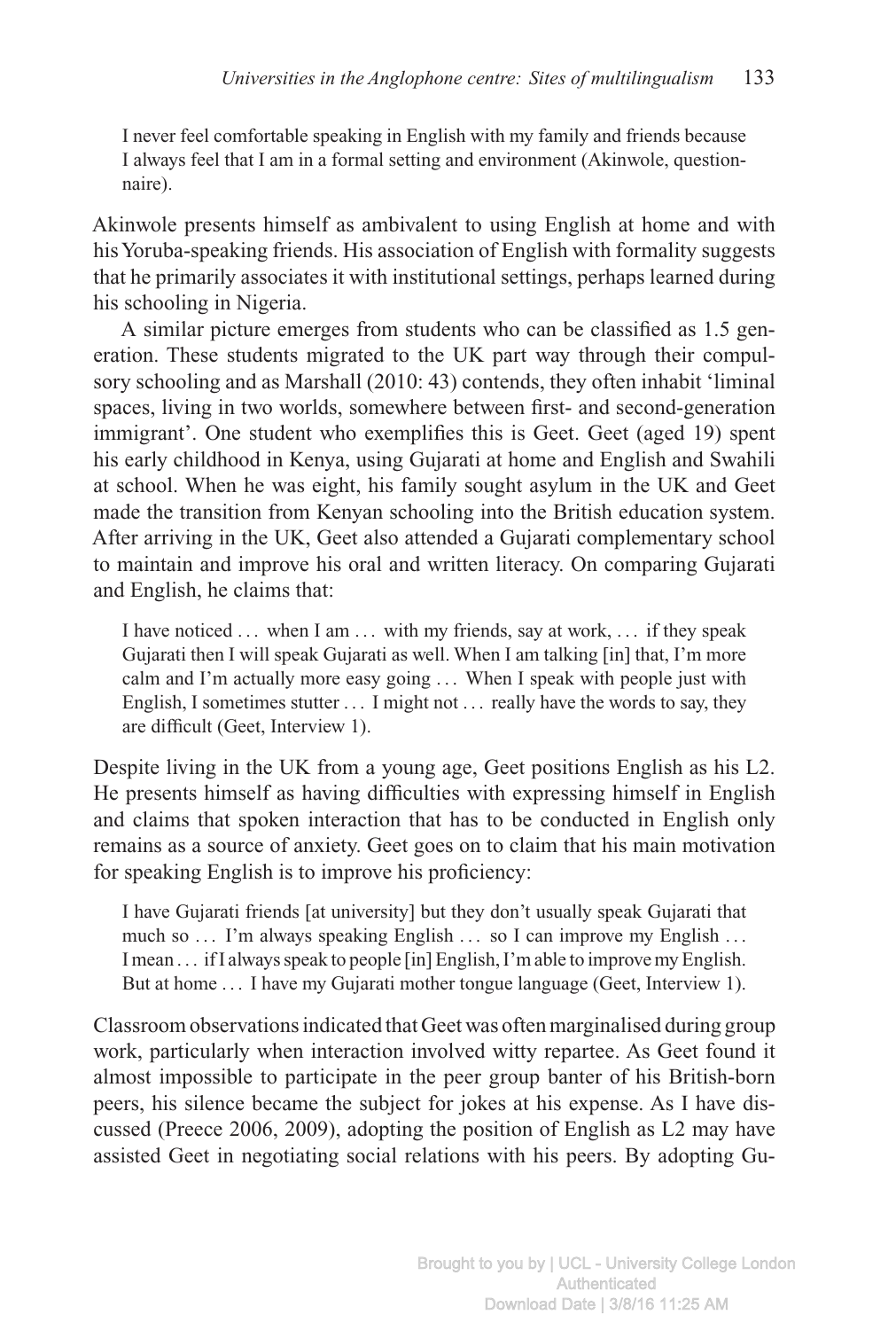jarati as his mother tongue and English as his second language, Geet was able to position himself as possessing communicative competence in Gujarati and a person worthy of respect among his peers. This position also enabled him to mitigate the problems that he was having with his academic work by allowing him to explain these in relation to being a language learner.

# 3.2. *Separate bilingualism*

*Separate bilingualism* (Creese et al. 2008) was a commonly adopted position for the majority of the participants in the study. This can be placed midway along the continuum of *weaker affiliation to heritage languages/ stronger affiliation to English* and *stronger affiliation to heritage languages/weaker affiliation to English* and gives the impression of equality and balance between languages. Separate bilingualism indicates a view of languages as discrete and bounded entities that are used in different domains and need to be kept apart. This separation has been described in various ways, such as the *two solitudes* (Cummins 2005) and *parallel monolingualism* (Heller 1999, 2006). Drawing on Gravelle (1996: 11), Creese and Blackledge (2010: 105) observe how separate bilingualism "represents a view of the multilingual/bilingual student/teacher as 'two monolinguals in one body'". An example of this comes in the following extract of interview data with Saba (aged 18), a British Pakistani, who uses English, Urdu and Punjabi, in which we are discussing the associations that she makes with these languages. Saba is typical of the British born participants in that she had received very little sustained schooling in her heritage languages.

To tell you the truth the language that you speak at home . . . obviously there is more tradition comes into it, culture comes into it, religion comes into it, which is good 'cause obviously you need to like . . . keep a hold of your tradition and your culture and stuff like that, which is good, so your language Punjabi, Urdu comes into that. English . . . obviously you are in the country everyone speaks it you have to know it ... the outside world is more based on ... English ... and I think that our language our mother tongue is for like home and your family and keeping the traditions, stuff like that (Saba, Interview 1).

In this interaction, Saba makes a clear distinction between the languages in her linguistic repertoire, demarcating Punjabi and Urdu for the domain of her family and English for use in the "outside world". She constructs Punjabi and Urdu as maintaining the cultural and religious traditions of her heritage culture as well as interactions among family members. The private realm is constructed as excluding English in opposition to the public domain, which is portrayed as more or less English only. This example is typical of the ways in which many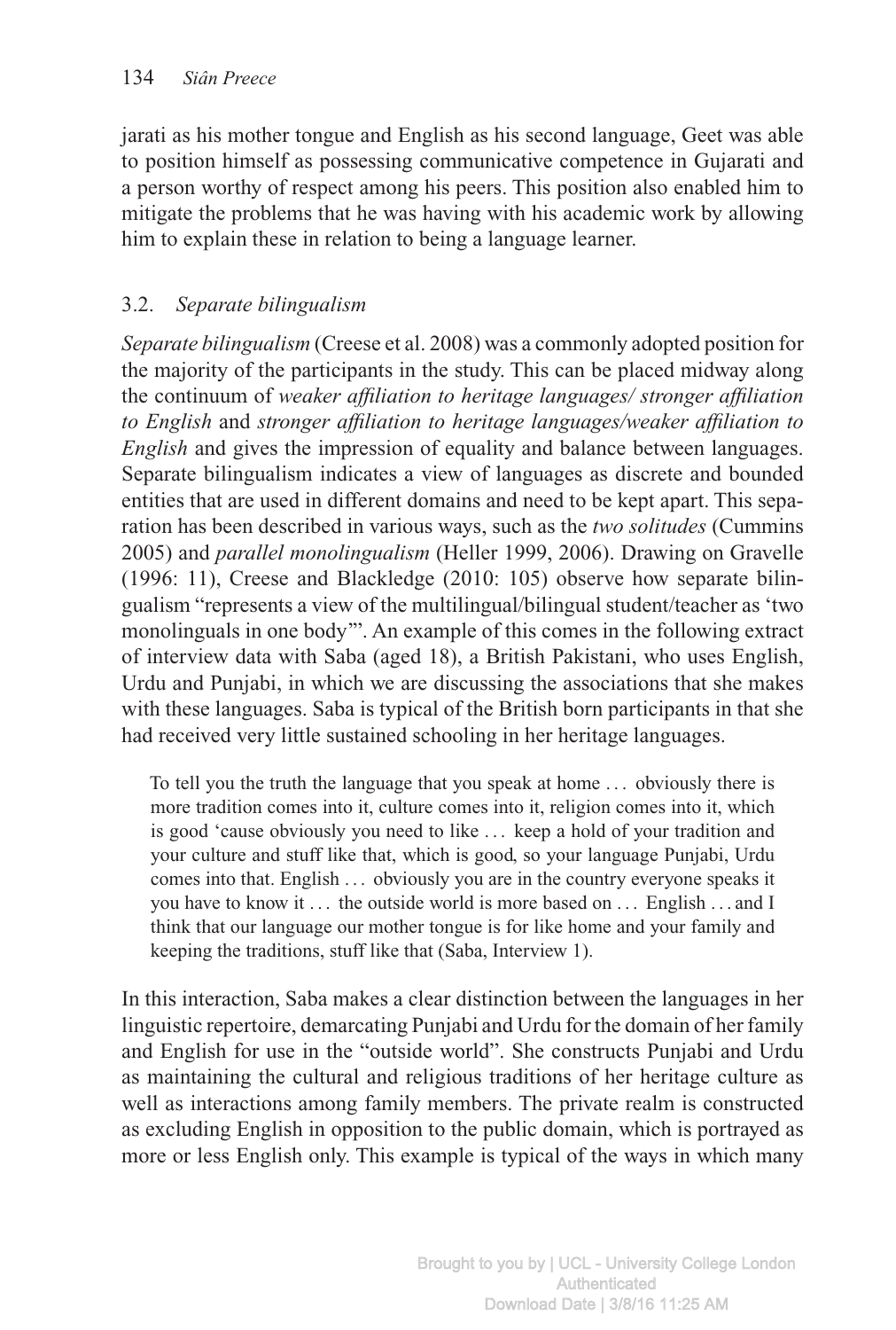of the participants adopted a separate bilingual positioning. This positioning bounded heritage languages to the domestic and private space of the family and heritage community and English to the public domains of life beyond the ancestral community.

# 3.3. *Flexible bilingualism*

Another position marking the midway point on the continuum is *flexible bilingualism* (Creese et al. 2008). Unlike separate bilingualism, in which efforts are made to keep languages apart, flexible bilingualism indicates the use of codeswitching, in which "the speaker makes a complete shift to another language for a word, phrase, or sentence" (Grosjean 2010: 51–2). This was characterised in the data as *mixing* of English and heritage language(s). This position is illustrated in the interview interaction below with Ling (aged 20), a British Chinese student, in which we are discussing her use of code switching.

- Ling: Cantonese is mainly for like my parents and my grandma but um when I am communicating with my brothers and sisters we kind of mix up Cantonese and English.
- SP: Can you think of any situations when you would really mix up the Cantonese with the English when you are talking to your friends? What particular subjects do you think you talk about?
- Ling: Um anything really 'cause it is like when I am talking to you it is like you wouldn't know Chinese so I'll have to stick to English but when you know someone that is Chinese and they know English as well you kind of mix it up just naturally it's not like when you change a subject (Ling, Interview 1).

Ling's linguistic repertoire encompassed English, Cantonese, Vietnamese, British Sign Language and Mandarin. In this interaction, she differentiates her use of flexible bilingualism from separate bilingualism. In interactions with others whose linguistic repertoire encompasses Cantonese and English, such as her siblings and friends, Ling adopts the position of a flexible bilingual by reporting that she routinely juxtaposes Cantonese and English regardless of the topic of conversation. However, when her interlocutor's linguistic repertoire differs (her elders and me), she is obliged to use "one language at a time" and "one language only" (Li and Wu 2009).

This resonates with a variety of studies, such as Creese et al (2006: 38) and Li Wei and Wu (2009) whose study of complementary schools in the UK found that second generation minority ethnic teenagers valued being able to code-switch between their heritage languages and English. One use of code-switching was to construct a distinctive identity from first generation migrants. As Creese et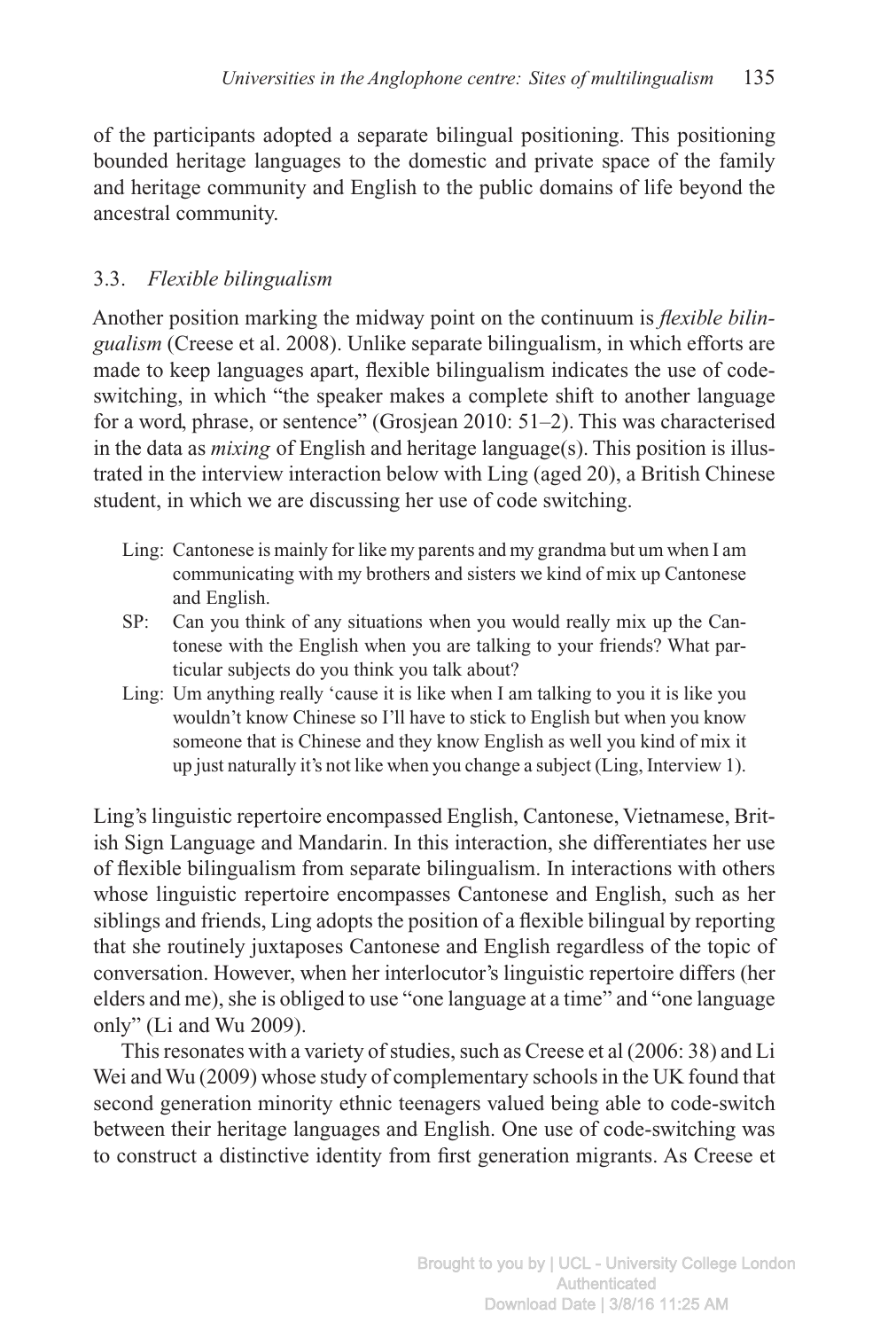al (2006: 38) comment, flexible bilingualism is a way in which British born bilinguals can differentiate themselves from newly arrived migrants and adopt positions as sophisticated young people in relation to the migrant *freshie* who is not proficient in the linguistic practices of the peer group. Unlike separate bilingualism, flexible bilingualism blurs the boundaries of the private and public worlds that second generation minority ethnic students inhabit, suggesting that they routinely use English in the home context alongside heritage languages and that heritage languages are used alongside English outside the home.

Grosjean (2010) observes that code-switching is commonplace among bilinguals who share the same languages. He identifies a variety of reasons for codeswitching, including the attractiveness of one language compared to another for expressing particular ideas, imitation of others and emphasis of social role. Grosjean also comments on the ways in which code-switching is often viewed negatively as creating "an unpleasant mixture of languages, produced by people who are careless about the way they speak" (p. 52). This perception was prevalent among the participants in my study who frequently associated code-switching with linguistic deficit. This view is typified by Awino (aged 32), a Kenyan migrant who had been living in the UK for ten years at the time of the research:

When I speak Swahili with my friends I find I break it with English sometimes/ speak English as well as Swahili/ some kind of mixes/ which is not really good (Awino, classroom data).

This utterance comes from interaction between Awino, Biba (aged 22) and Leela (aged 19), a British Moroccan and British Asian respectively, about the languages that they use at home and with friends. Despite portraying code switching as a habitual practice, they also conformed to ideological norms that associate it with deficit and semilingualism. These negative connotations often came to the fore when intergenerational relations were the subject of discussion:

 $S =$  Seema,  $M =$  Maya

- 1. S: I speak English [mixed like (.) I don't know
- 2. M: [talked with  $((xx))$  and I was like (.) half and half=
- 3. S: =half yeah: (1) but most of the time it's in English okay/ now they've like/ changed (1)
- 4. M: they know it
- 5. S: they think it's bad though/ you know how parents are
- 6. M: it's very bad we don't know the language <laughs>

In the extract above two BritishAsians of Gujarati heritage, Seema (aged 19) and Maya (aged 19), are discussing their parents' negative response to their habitual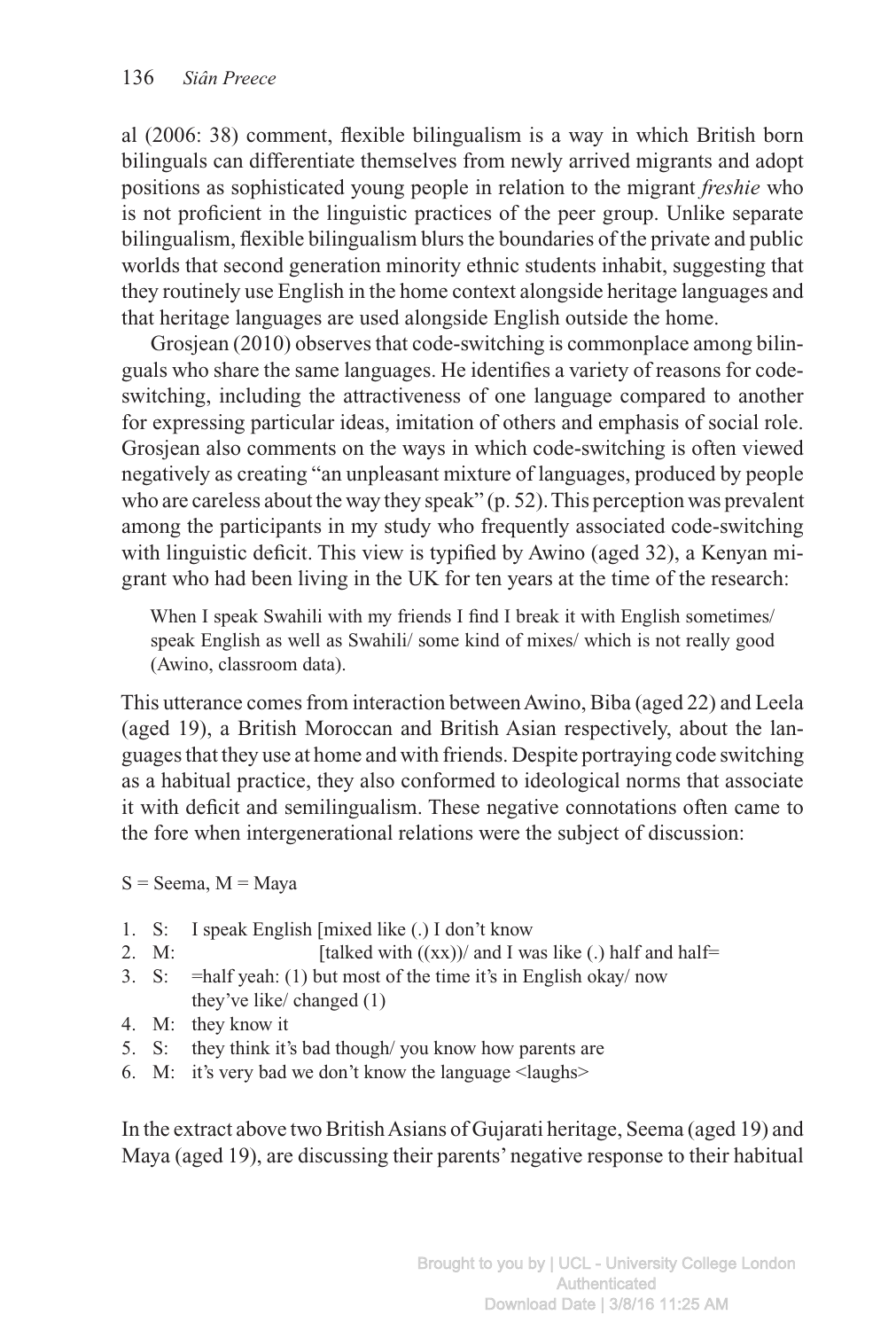use of code switching. The face-threatening nature of this exchange, in which they are sharing the experience of not only disagreeing with their parents but also acting against their wishes, is suggested through the covert references to their parents and elders in the ambiguous use of 'they' (turns 3–5). The use of an impersonal pronoun in combination with the pauses in turn 3 is suggestive of shared experiences of family relationships. Maya's utterance (turn 6) may be enacting a parental disapproving voice with the accompanying laughter signalling that this is a subject for humour. However, the laughter may also mask anxieties about not fulfilling parental expectations and of not conforming to dominant discourses on bilingualism that assume that languages must be kept separate (see e.g. Blackledge and Creese 2010; Cummins 2005; Heller 2006).

## 3.4. *Separate and flexible bi-dialectalism*

The notion of separation and flexibility is also helpful for reflecting on the participants'relationship with English.As mentioned, all were bi-dialectal users of English. The majority were habitual users of a vernacular variety, in particular London English (Harris 2006), while some were users ofWorld Englishes.They routinely adopted bi-dialectal positions that were articulated through a *posh/slang* binary to differentiate between the prestigious variety of Standard English that they were required to use in higher education and the non-prestigious varieties of English with which they strongly identified.

In interactions about their use of *posh* and *slang*, the participants adopted the positions of *separate* and *flexible bi-dialectalism*. These mirror separate and flexible bilingualism in that the first involves the separation of standard and vernacular varieties of English while the latter involves their juxtaposition. An example of separate bi-dialectalism is illustrated in the following interaction between Awino, Biba and Leela, in which they are discussing their attempts at making friends with their undergraduate peers.

- 1. L: when we came 'ere/ I mean/ if I saw a posh person I actually spoke posh with them/ but if I saw somebody who was happy with their slang/ I spoke slang with them/ and I think that's how you socialise with them/
- 2. A: yeah/
- 3. B: it's how you adapt to different people [that's what adapting is about/
- 
- 4. A: [yeah/ you've got to adapt/ yeah/
- 5. L: yeah/
- 6. B: adapting to different people an' their cultures y'know/ an' their backgrounds (classroom data).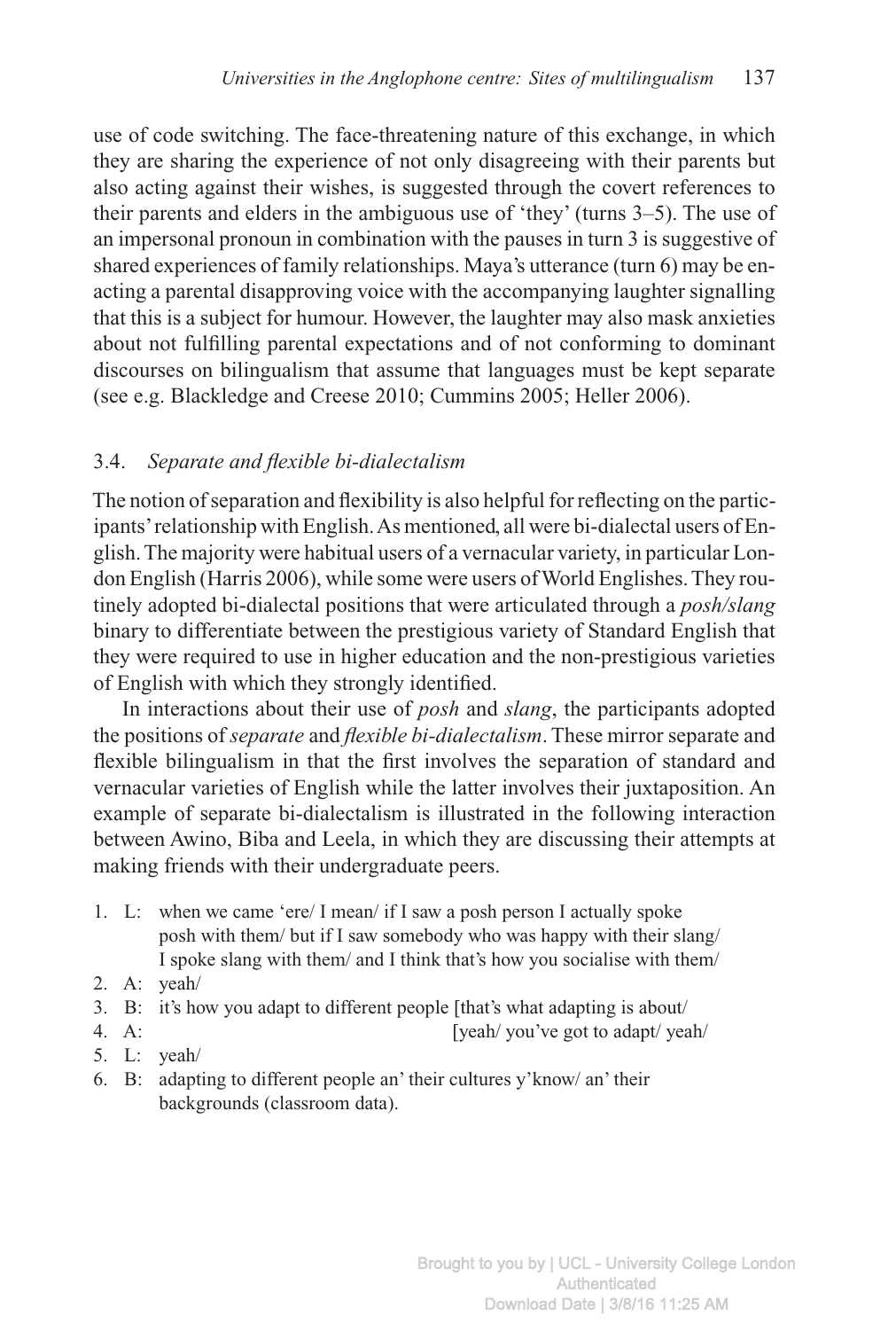In the interaction, Biba, Leela and Awino co-construct boundaries between *posh* English and *slang*, which enables them to categorise the people that they are encountering in university into people like themselves, who are "happy with their slang" and posh others. They portray themselves as keeping posh and slang apart by using posh with one group of potential friends and slang with another. The regular reference to posh and slang in reference to the student body suggests that the participants have constructed an understanding based on shared experiences of social class norms for appearance, language and behaviour. It also suggests that the participants paid attention to the "soundscape" (Harris 2006), accommodating to the accents and conversational styles of their fellow peers as a way of fitting in and making friends. It may be that separate bi-dialectalism enables working class students to navigate alien social terrain that includes many more people from middle class and professional backgrounds than they have previously encountered during schooling. In this instance, this positioning also facilitates a narrative of success in establishing new social relationships in higher education.

Similarly to flexible bilingualism, the participants also adopted the position of *flexible bi-dialectalism*. An example of this comes from interview data with Tahir (aged 22), a British Pakistani, in which we are discussing how he makes sense of the academic work in his discipline:

There's five of us so we ... all sit down and we're trying to [explain] ... the good thing is ... whoever knows in that circle how to do it, he explains to all of us and because we all know each other well, know slang and stuff, we'd explain it in a way we will understand . . . whilst if the teacher explains I might not get [it] . . . So I'd explain it in my terms to make sure they understand it . . . showing the thinking, how I know how to do it (Tahir, Interview 2).

In this interaction, Tahir reports that he has formed a study group with his peers. This is represented as a "circle", suggesting collaboration and cooperative learning. Flexible bi-dialectalism is used as a tool for constructing understanding of disciplinary knowledge by juxtaposing "slang and stuff" with the language of the academic community. This position also appears to be empowering in that it enables Tahir to speak from a position of expertise in which he can scaffold the intellectual development of his male peers. This is in sharp contrast to the institutional positioning that he occupies as a remedial English language user on the English language programme.

While vernacular English has little legitimacy within the institution, the participants' representations suggest that far from being a hindrance, they found vernacular English a valuable resource for establishing peer group relations and constructing a bridge into their academic work. This resonates with Rampton's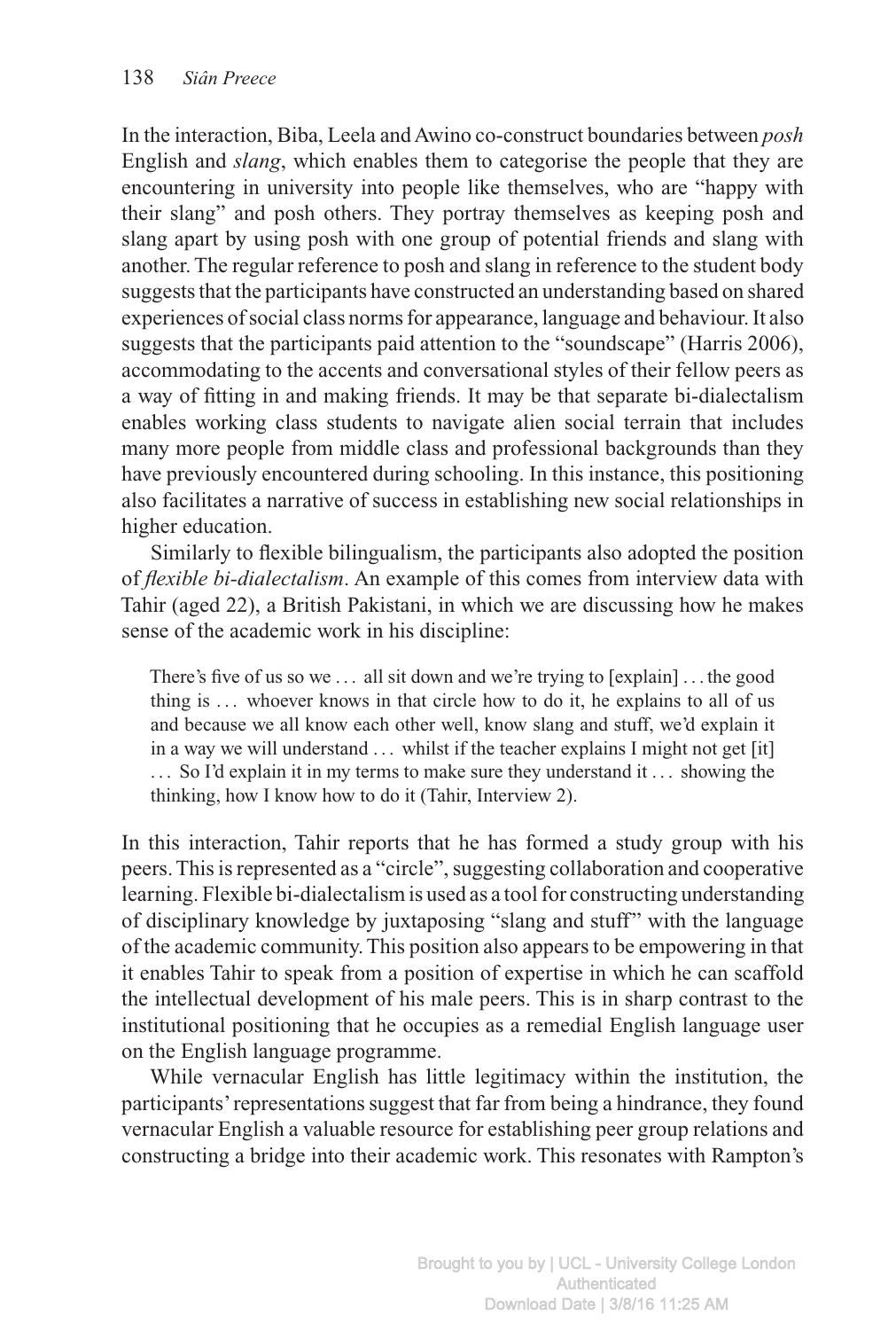(2006: 316) "vernacularisation of school knowledge", in which adolescents use posh and Cockney stylisations as a way of mediating school work and getting down to the task at hand. Given the closeness in background and educational experience of Rampton's participants to those in my study, it seems likely that this strategy has been transferred from London schools into higher education.

#### **4. Discussion**

The statistics for non-UK students in UK institutions and data from research conducted on the academic writing programme illustrate some of the ways in which the linguistic ecology of universities in the Anglophone centre has become more complex. However, despite the linguistic diversity in their midst, universities in Anglophone settings still seem to be operating with the assumption that their students are monolingual native speakers of English who 'naturally' use a standardised variety of Anglo-American English and who enter university with considerable expertise in the literacy practices common in Anglo-American academic traditions. Although universities in the Anglophone centre claim to celebrate the cultural diversity of the student body, there is often less than a warm welcome for the linguistic diversity that accompanies cultural and social diversification. While ethnic monitoring in Anglophone settings is commonplace, there appears to be little systematic documentation of the linguistic repertories of students and staff. There is also a lack of institutional wide language policies that could inform curricula design and delivery. Curricula still largely adopt a monolingual stance that encourages uncritical use of "one language only" (OLON) (Li and Wu 2009) and by extension *one dialect only* (ODON) for most of the time. Universities in the Anglophone centre have not kept pace with the changing student demographic and need to devise institutional language policies that take pluricentric, rather than monocentric, perspectives to linguistic diversity. These could then be used to inform curricula design, delivery and assessment that are appropriate at the local level and more sensitive to the needs and identities of a linguistically diverse student population.

In order to support the development of language policies there is a need for further research into linguistic diversity in Anglophone centre universities. Quantitative studies that map the linguistic repertoires of the staff-student population at institutional level would be helpful in developing the bigger picture, in raising awareness of linguistic diversity in the sector and for examining claims that multilingualism is the norm for significant numbers of staff and/ or students in these settings. Further qualitative work exploring identity and pedagogical issues is also required as multilingual students do not form a homogeneous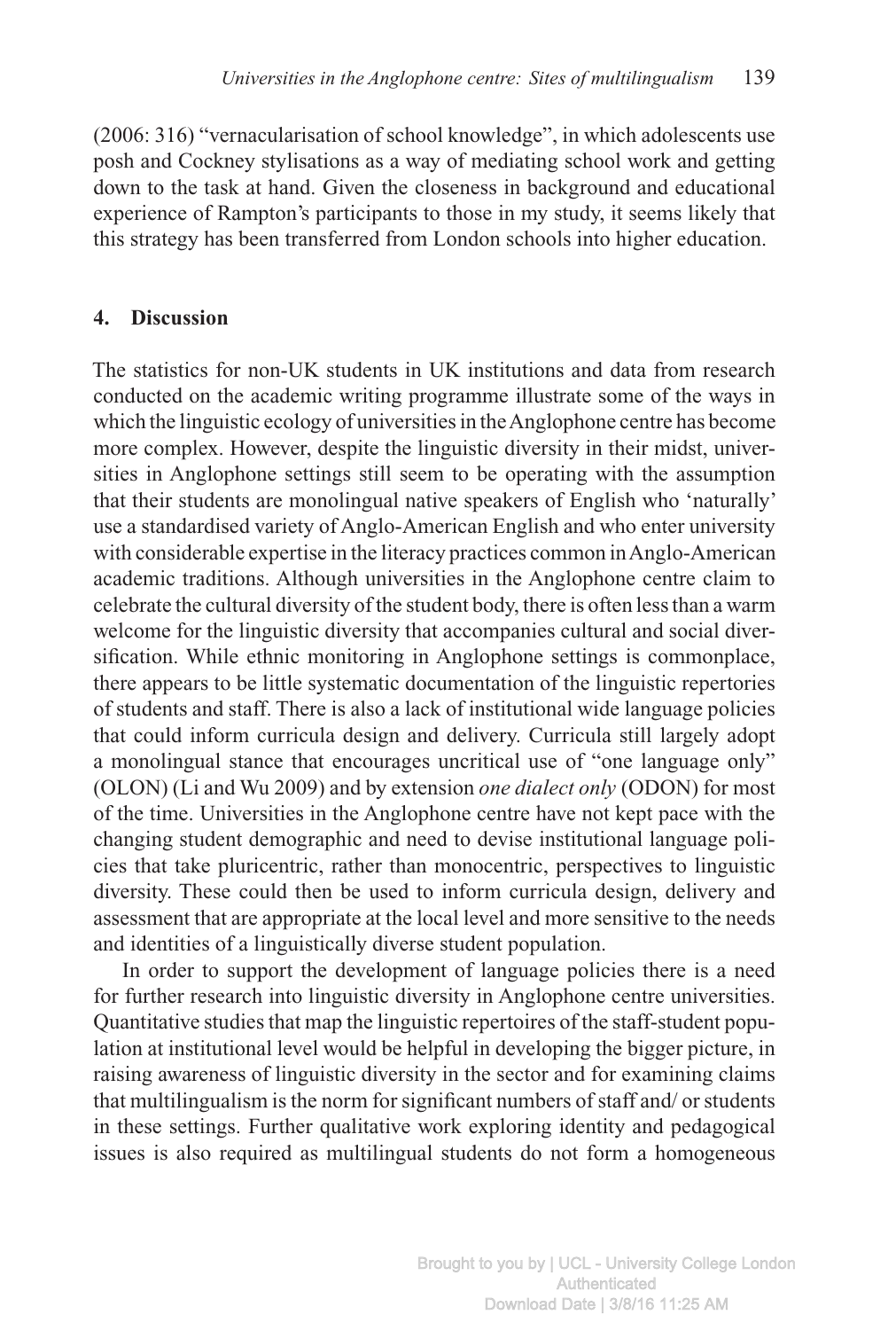group and are likely to exhibit differing levels of expertise and affiliation to the languages in their repertoires. They are also likely to have differing investment in the academic language and literacy practices of the Anglophone centre. For international students who have incurred very sizeable costs of studying in an Anglophone country, they may well be invested in the standardised English of the Anglophone centre, viewing this as carrying status and prestige. This may fuel resistance to using L1 in the university context. For domestic students, however, and for some from postcolonial settings, they may experience ambivalent feelings about the academic linguistic and literacy practices to which they are expected to conform. There are also emerging patterns from research about the ways in which multilingual students both conform to and resist the dominant norms for compartmentalising the languages and dialects in their linguistic repertoires. It would be helpful to draw on the research into separate and flexible bilingualism in complementary schooling in the HE sector and to extend the notion of separation and flexibility to varieties of English. This would enable further examination of the salience of separate and flexible bilingualism and bi-dialectalism within the context of higher education.

Kachru's model could provide a starting point for recognising linguistic diversity and hybridity of English use. While this model clearly has its limitations for describing the current situation in relation to English in different parts of the world, it serves the purpose of highlighting the "pluralism, heterogeneity, and diversity of English world-wide" (Berns, 1995: 10). It can be used to draw attention to the diverse linguistic repertoires of students in universities in the Anglophone centre and provide a way of critiquing attitudes in these universities to the linguistic diversity in their midst. Within this context, it also helps to re-position the *remedial English user* as an "English-knowing bilingual" (Pakir 1999) or "bilingual user of English" (McKay 2002) and to call attention to Lowenberg's (2002: 433) plea to find ways of differentiating between *deficiencies* in the second language acquisition of English ... [and] varietal *differences* in the speakers' usage resulting from their having previously learned and used ... non-native normative features" [italics in original]. At present, there is little differentiation between the two as is illustrated in Simpson and Cooke's (2010: 70) study that illustrates how the sector's negative reaction to non-prestigious varieties of English of migrant students can contribute not only to these students experiencing downwards educational trajectories, but also to their longer terms prospects of educational success being damaged. This resonates with Blommaert's (2010) argument that the linguistic resources of those coming from the periphery are evaluated against a "mainstream" that reflects the "national order" of the Anglophone centre (p. 173). Describing the asylum application of Joseph, a Rwandan refugee in the UK, Blommaert critiques the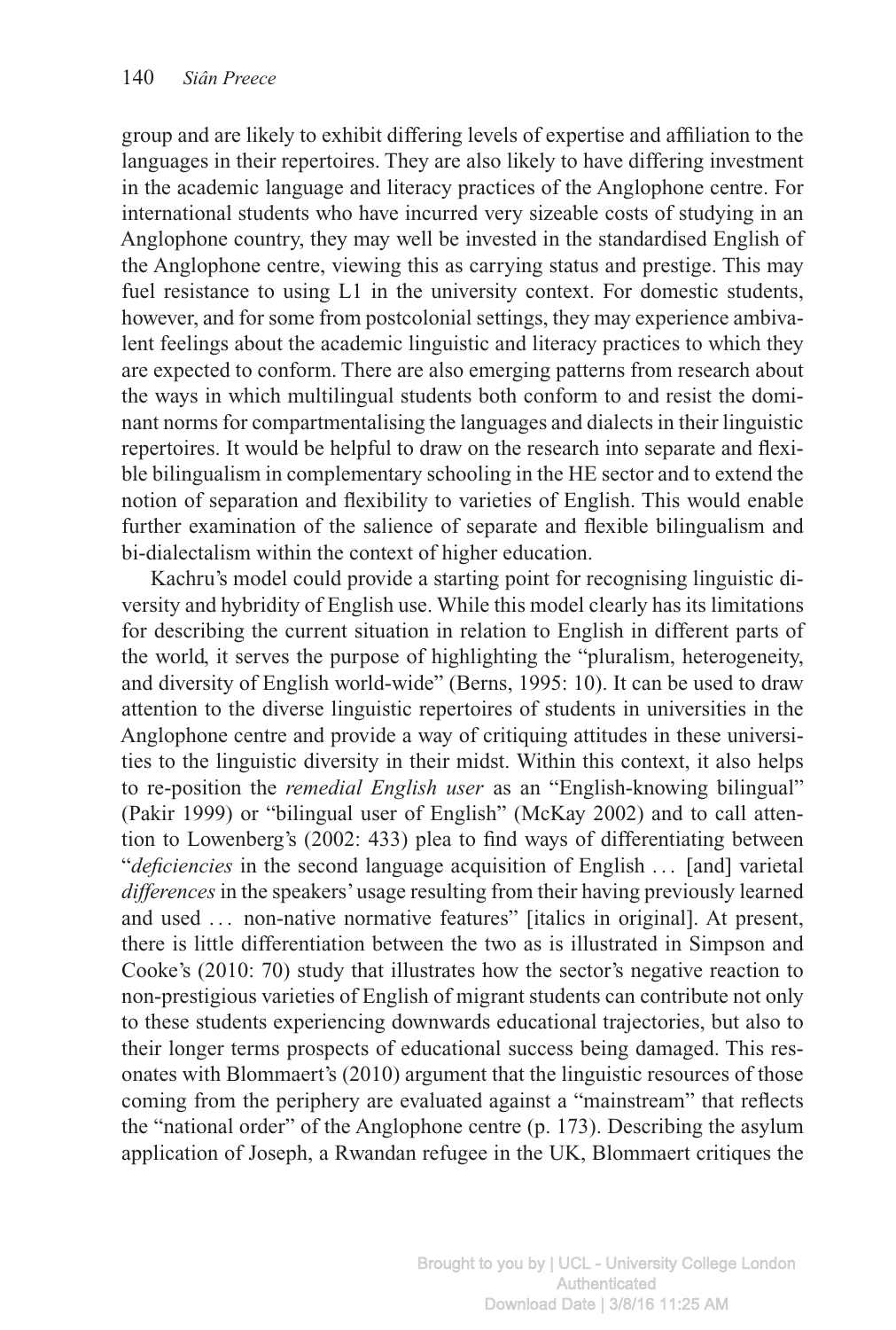ways in which linguistic resources of those from the periphery not only "[lose] weight and value during the journey [to the UK]", but are also used by those in authority in the Anglophone centre to create arguments for doing things to people, such as refusing asylum applications or enforcing immersion education.

Altbach et al (2009: viii) comment that one of the biggest challenges facing higher education in the global world is making opportunities available on an equitable basis. As they argue "if current trends of internationalization continue, the distribution of the world's wealth and talent will be further skewed". In the very unequal world in which we live and work, it is my contention that universities in the Anglophone centre need to exercise particular care not to increase the gap between the haves and have nots through language practices that privilege elite groups, whether these be monolingual or bilingual users of English, who already hold a disproportionate share of power and wealth. The call to imagine universities as multilingual spaces is intended as a way of valuing the knowledge and linguistic resources of bi- and multilingual students from a wide range of backgrounds, of creating spaces for other knowledge and perspectives to be critically evaluated and of finding ways of using linguistic diversity as a bridge into academic studies and a resource in the design, delivery and assessment of the curriculum.

In conclusion, the mass expansion of tertiary education has resulted in an increasingly complex linguistic ecology in universities in the Anglophone centre. The linguistic ecology has been shaped by policies that universities have put into place to deal with globalisation, in particular the internationalisation and access agendas. While these universities are sites of multilingualism, this is barely recognised. When language appears on the agenda, it is generally with a "problem" label that frequently results in bi- and multilingual students being labelled as in need of *remedial* English tuition. It is my contention that we need to recognise linguistic diversity in the sector and consider ways of treating it as an asset. The first step in this direction is to imagine universities in Anglophone settings as multilingual spaces and to acknowledge that multilingualism needs to be given space beyond "the heads of the students or of . . . teaching . . . staff who are bi- or multilingual" (Phillipson 2009: 210).

#### **Notes**

- 1. This paper is based on a presentation at the 2010 Bloomsbury Round Table
- 2. representing a rise of 31.5% on 2007/8 figures
- 3. representing a rise of 3.7% on 2007/8 figures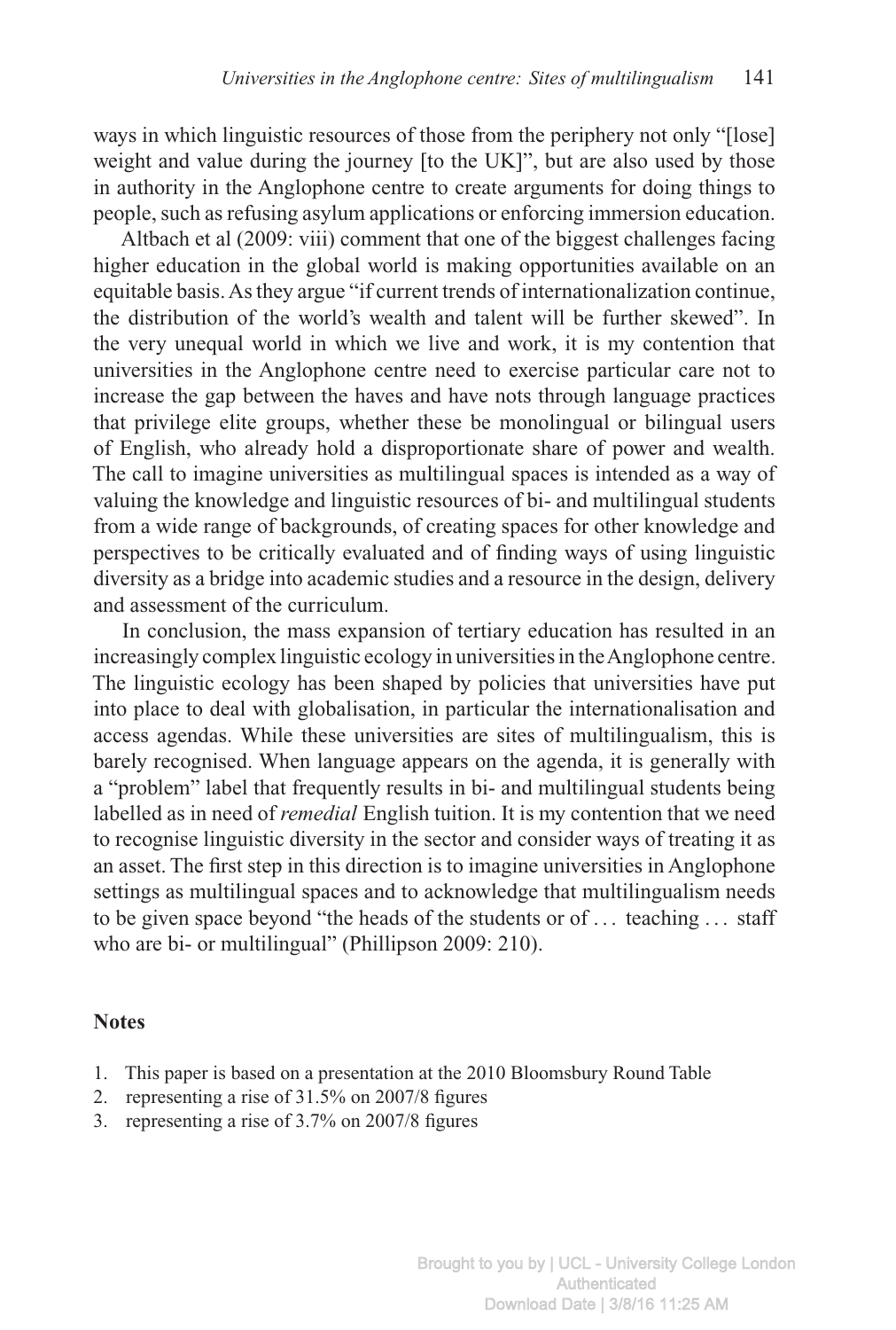- 4. Universities and Skills are one management group in BIS. This group is situated with nine other management groups, namely: Business; Economic and Policy Analysis; Fair Markets; Finance and Commercial; Innovation and Enterprise (including the Better Regulation Executive); Legal, People and Communications; Science and Research; Shareholder Executive and UK Trade & Investment.
- 5. All participant names are pseudonyms.

#### **References**

- Allen, Liz, Lucy Solomon, John Storan and Liz Thomas. 2005. *International comparators of widening participation in higher educaction – policy and practice: Higher education in the USA, student fees, financial aid and access*. Action on Access.
- Altbach, Philip, Liz Reisberg and Laura Rumbley. 2009. *Trends in global higher education: tracking an academic revolution. Executive Summary. A Report prepared for the UNESCO 2009 World Conference on Higher Education.* Paris: United Nations Educational, Scientific and Cultural Organisation.
- Berns, Margie. 1995. English in the European Union. *English Today 4. 3–11*.
- Berns, Margie. 2005. Expanding on the expanding circle: where do WE go from here? *World Englishes 24. 85–93*.
- Blackledge, Adrian and Angela Creese. 2010. *Multilingualism: a critical perspective.* London: Continuum.
- Block, David. 2006. *Multilingual identities in a global city: London stories.* London: Palgrave Macmillan.
- Blommaert, Jan. 2010. *The Sociolinguistics of globalization.* Cambridge: Cambridge University Press.
- Bolton, Kingsley. 2002. Chinese Englishes: from Canton jargon to global English. *Special Issue of World Englishes 21. 181–200*.
- Creese, Angela, Arvind Bhatt, Nirmala Bhojani and Peter Martin. 2006. Multicultural, heritage and learner identities in complementary schools. *Language and Education 20. 23–43*.
- Creese, Angela and Adrian Blackledge. 2010. Translanguaging in the bilingual classroom: a pedagogy for learning and teaching? *The Modern Language Journal 9. 103– 15*.
- Creese, Angela and Peter Martin. 2003. Multilingual classroom ecologies: inter-relationships, interactions and ideologies. In Creese, Angela and Peter Martin (eds.) *Multilingual classroom ecologies: inter-relationships, interactions and ideologies* Clevedon: Multilingual Matters. 1–7.
- Creese, Angela, Barac Taskin, Arvind Bhatt, Adrian Blackledge, Shahela Hamid, Li Wei, Vally Lytra, Peter Martin, Chao-Jung Wu and Dilek Yagcioglu-Ali. 2008. *Investigating multilingualism in complementary schools in four communities*. Birmingham: University of Birmingham.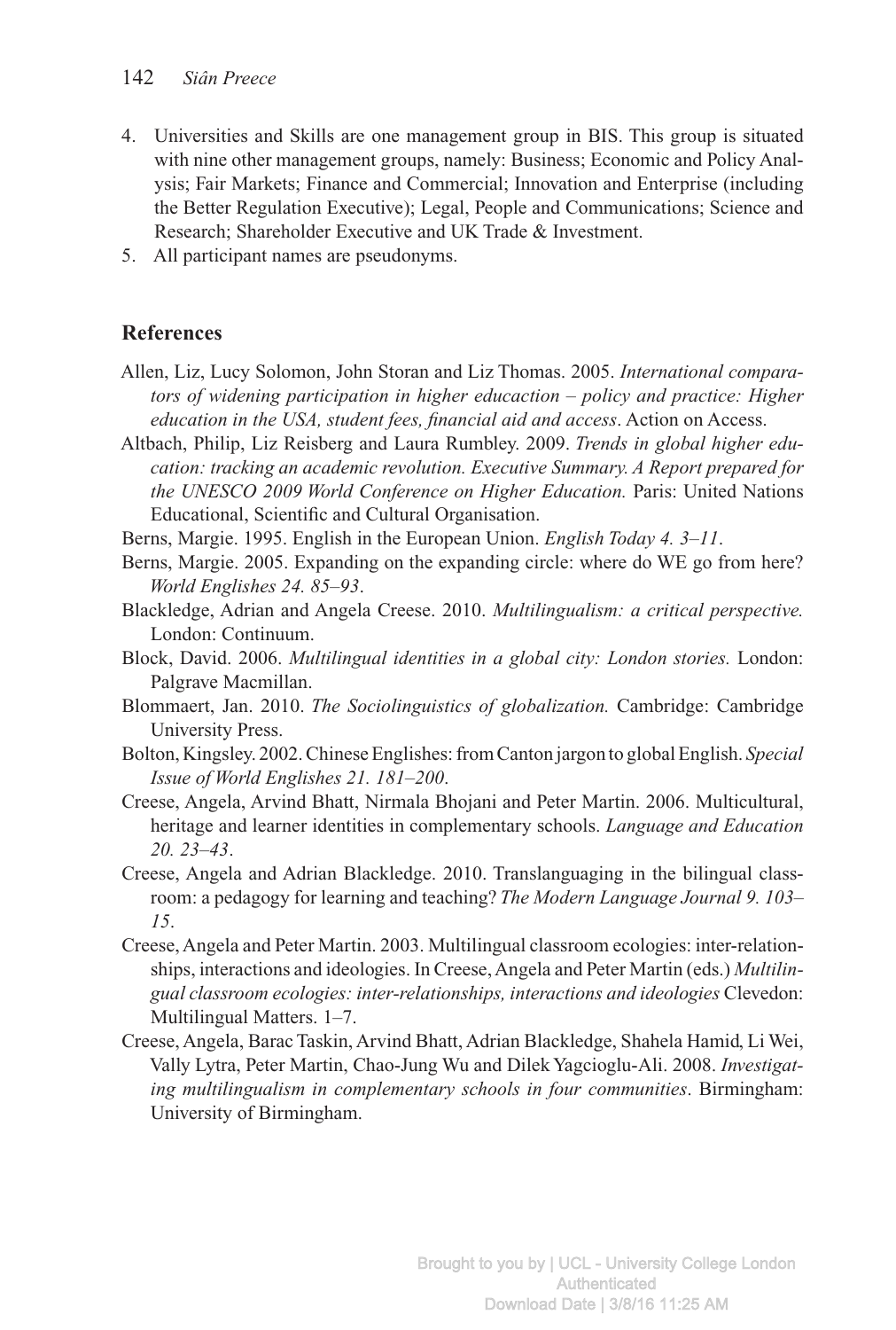- Crystal, David. 1997. *English as a global language.* Cambridge: Cambridge University Press.
- Crystal, David. 2004. The past, present and future of World English. In Gardt, Andreas and Bernd Huppauf (eds.) *Globalization and the future of German* Berlin: Mouton de Gruyter. 27–45.
- Cummins, Jim. 2005. A proposal for action: strategies for recognizing heritage language competence as a learning resource within the mainstream classroom. *Modern Language Journal 89. 585–92*.
- Department for Business Innovation and Skills. 2010.*About BIS*. http://www.bis.gov.uk/ about (accessed 10 December 2010).
- Eversley, John, Dina Mehmedbegovic, Antony Sanderson, Teresa Tinsley, Michelle von-Ahn and Richard Wiggins. 2010. *Language capital: mapping the languages of London's school children* London: CILT.
- Gibbs, Paul, Panayiotis Angelides and Pavlos Michaelides. 2004. Preliminary thoughts on a praxis of higher education teaching. *Teaching in Higher Education 9. 183–94*.
- Giroux, Henry. 2004. Betraying the intellectual traditional: public intellectuals and the crisis of youth. In Phipps, Alison and Manuela Guilherme (eds.) *Critical pedagogy: political approaches to language and intercultural communication* Clevedon: Multilingual Matters. 7–21.
- Gravelle, M. 1996. *Supporting bilingual learners in schools.* Stoke-on-Trent: Trentham Books.
- Grosjean, Francois. 2010. *Bilingual: life and reality.* Cambridge Massachusetts: Harvard University Press.
- Harris, Roxy. 2006. *New ethnicities and language use.* Basingstoke: Palgrave Macmillan. Heller, Monica. 1999. *Linguistic minorities and modernity.* London: Continuum.
- Heller, Monica. 2006. *Linguistic minorities and modernity. 2nd ed.* London: Continuum.
- Higher Education Statistics Agency (2010). Statistics students and qualifiers at UK HE institutions.
- Jenkins, Jennifer. 2003. *World Englishes: a resource book for students.* London: Routledge.
- Kachru, B. 1992. Models for non-native Englishes. In Kachru, B (ed.) *The Other tongue. Englishes across cultures 2nd*. Urbana: University of Illinois Press.
- Kachru, Braj B. 1985. Standards, codification and sociolinguistic realism: the English language in the outer circle. In Quirk, Randolf and H. G. Widdowson (eds.) *English in the world: teaching and learning the language and literatures.* Cambridge: Cambridge University Press. 11–30.
- Kaplan, Robert and Richard Baldauf. 2009. An Ecological perspective on language planning. In Creese, Angela, Peter Martin and Nancy Hornberger (eds.) *Encyclopedia of Language and Education, vol. 9 2nd*. New York: Springer.
- Kemp, Charlotte. 2009. Defining multilingualism. In Aronin, Larissa and Britta Hufeisen (eds.) *The exploration of multilingualism: development of research on L3, multilingualism, and multiple language acquisition* Amsterdam: John Benjamins. 11–26. Li, Wei and Chao-Jung Wu. 2009. Polite Chinese children revisited: creativity and the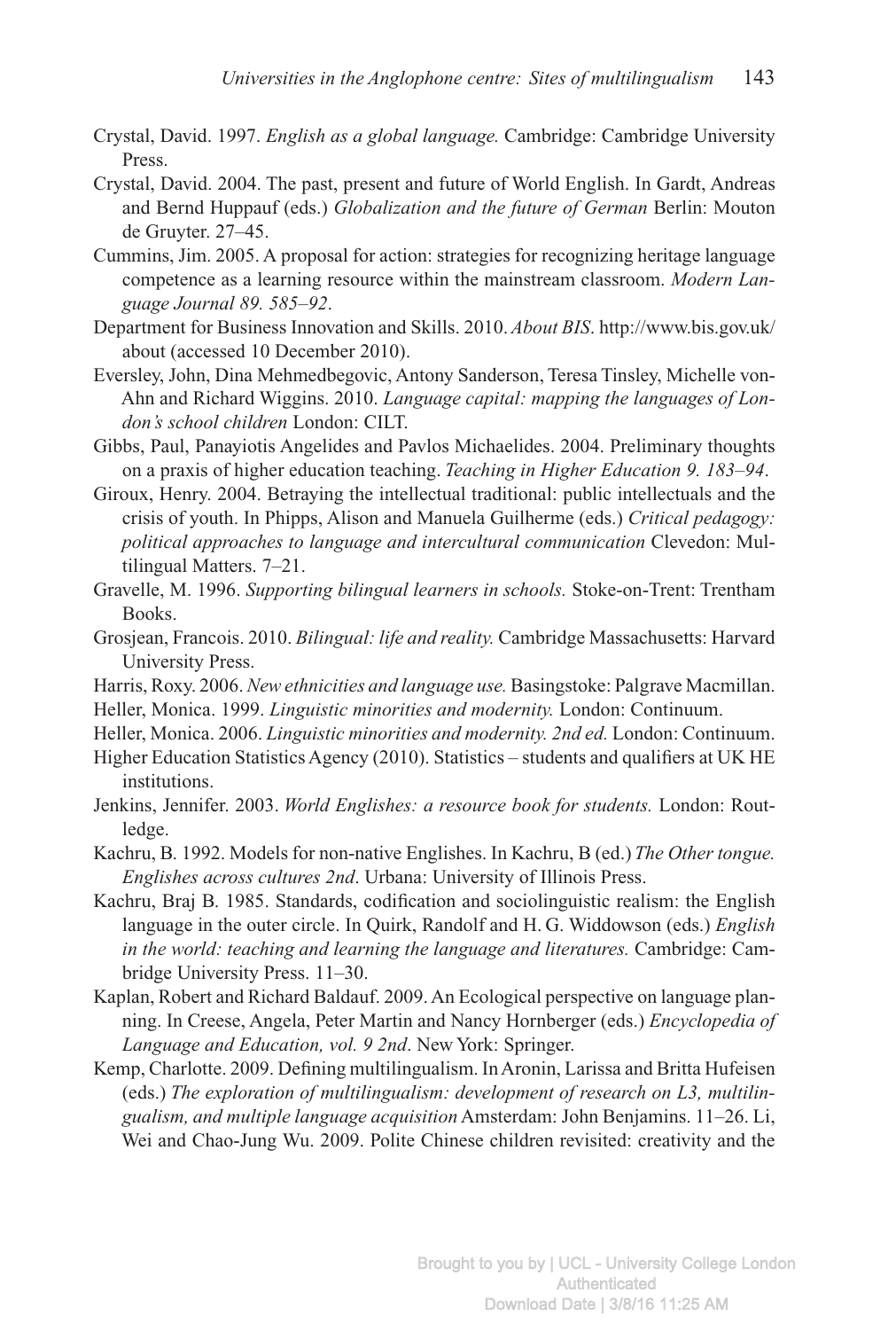use of codeswitching in the Chinese complementary school classroom. *International Journal of Bilingual Education and Bilingualism 12: 193–211*.

- Li,Wei and Chao-Jung Wu. 2009. Polite Chinese children revisited: creativity and the use of codeswitching in the Chinese complementary school classroom. *International Journal of Bilingual Education and Bilingualism 12: 193–211*.
- Lowenberg, Peter H. 2002. Assessing English proficiency in the Expanding Circle.*World Englishes 21. 431–5*.
- Marshall, Steve. 2010. Re-becoming ESL: multilingual university students and a deficit identity. *Language and Education 24. 41–56*.
- Martin, Peter. 2010. 'They have lost their identity but not gained a British one': nontraditional multilingual students in higher education in the United Kingdom'. *Language and Education 24. 9–20*.
- McKay, Sandra. 2002. *Teaching English as an international language: rethinking goals and approaches.* Oxford: Oxford University Press.
- McLean, Monica. 2006. *Pegagogy and the university: critical theory and practice.* London: Continuum.
- Mühlhäusler, Peter and Alwin Fill (eds.). 2001. *The Ecolinguistics reader: language, ecology and environment.* London: Continuum.
- Pakir, Anne. 1999. Connecting with English in the context of internationalism. *TESOL Quarterly 33. 103–12*.
- Phillipson, Robert. 2009. *Linguistic imperalism continued.* Hyderabad: Orient Blackswan.
- Platt, John Talbot, Heidi Weber and Ho Mian Lian. 1984. *The New Englishes.* London: Routledge.
- Preece, Siân (2006). British Asian undergraduate students in London. In Block, David, *Multilingual Identities in a Global City: London Stories*. London: Palgrave Macmillan. 171–99.
- Preece, Siân. 2009. *Posh talk: language and identity in higher education.* London: Palgrave Macmillan.
- Preece, Siân. 2010. Multilingual identities in higher education: negotiating the 'mother tongue', 'posh' and 'slang'. *Language and Education 24: 21–40*.
- Rista-Dema, Mimoza. 2008. Verb-subject word order in Albanian English. *World Englishes 27. 419–33*.
- Ruiz, Richard. 1984. Orientations in language planning. *NABE: The Journal for the National Association for Bilingual Education .12–34*.
- Seargeant, Philip. 2005. Globalisation and reconfigured English in Japan. *World Englishes 24. 309–20*.
- Shohamy, E. 2006. Imagined multilingual schools: How come we don't deliver? In Garcia, O., Tove Skutnabb-Kangas and M. Torres-Guzman (eds.) *Imagining multilingual schools. Languages in education and globalization* Clevedon: Multilingual Matters. 171–83.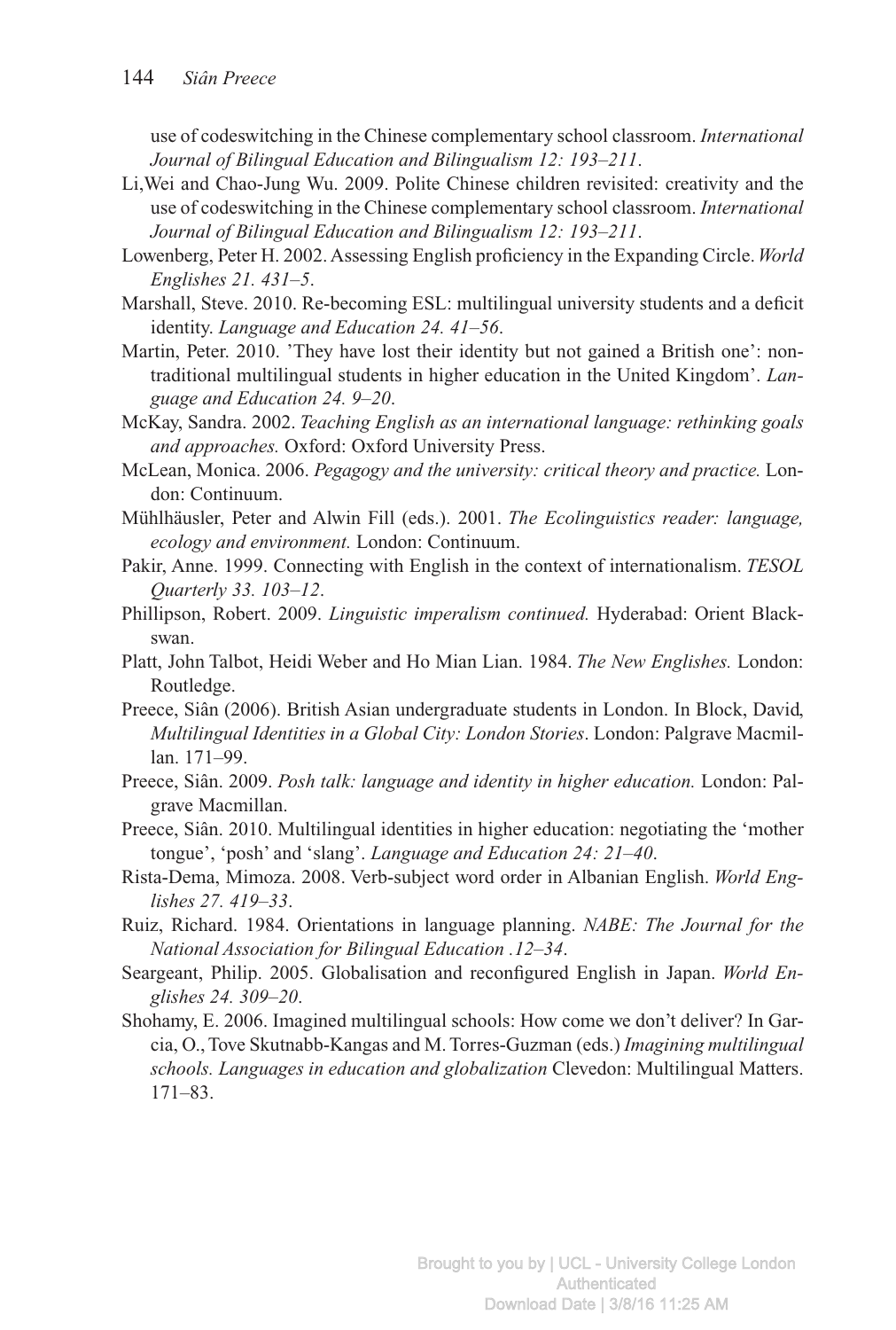- Silverstein, Michael. 1996. Monoglot 'standard' in America: standardization and metaphors of linguistic hegemony. In Brenneis, D and R Macaulay (eds.) *The Matrix of language: contemporary linguistic anthropology* Boulder: Westview Press. 284–306.
- Simpson, James and Melanie Cooke. 2010. Movement and loss: progression in tertiary education for migrant students. *Language and Education 24. 57–74*.
- Times Higher Education (2010).Times Higher Education-QSWorld University Rankings 2009: Top 200 world universities.
- UNESCO Institute for Statistics (2009).Trends in tertiary education: Sub-SarahanAfrica. UIS Fact Sheet, July 2009, No. 01.
- Velez-Rendon, Gloria. 2003. English in Colombia: a sociolingustic profile. *Special Issue of World Englishes 2. 185–98*.
- Vertovec, Steven. 2006.*The emergence of super-diversity in Britain*. http://www.compas. ox.ac.uk/fileadmin/files/pdfs/Steven%20Vertovec%20WP0625.pdf (accessed 09 November 2010).

Siân Preece is a Lecturer in TESOL education at the Institute of Education, University of London. She is interested in applied linguistics in educational settings and her research interests include linguistic and cultural diversity, language learning and widening participation and language and gender. She is the author of *Posh Talk: Language and Identity in Higher Education* and has published several articles on multilingual and gender identities. s.preece@ioe.ac.uk